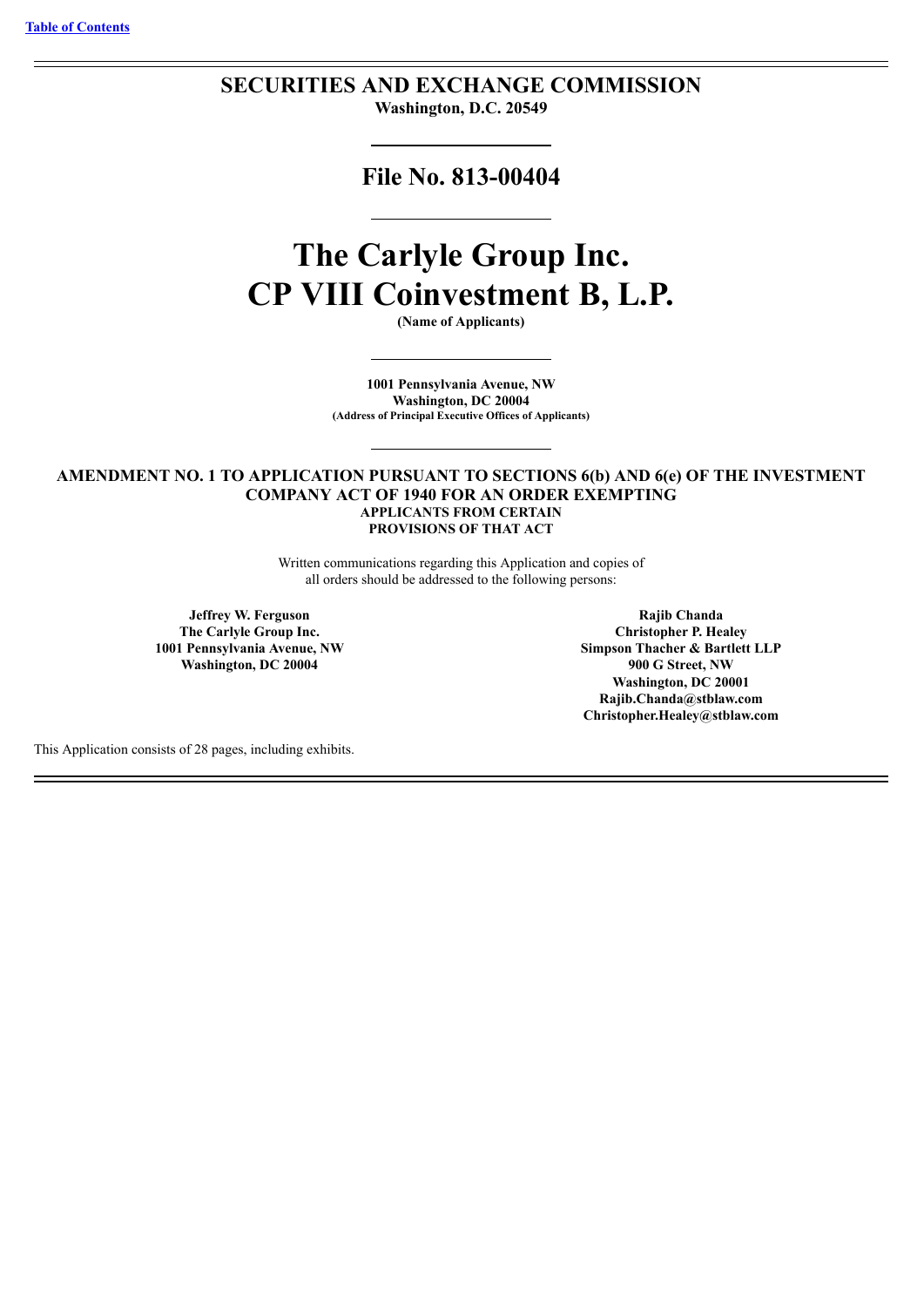$\overline{a}$ 

## **TABLE OF CONTENTS**

<span id="page-1-0"></span>

|      |           |                                                      | Page           |
|------|-----------|------------------------------------------------------|----------------|
| I.   |           | <b>Summary</b>                                       |                |
| Π.   |           | <b>Statement of Facts</b>                            | $\overline{2}$ |
|      | A.        | Carlyle and the Funds                                | $\overline{2}$ |
|      | <b>B.</b> | <b>Eligible Employees and Qualified Participants</b> | 4              |
|      | C.        | <b>Structure of the Funds</b>                        | 6              |
|      | D.        | Management                                           | 9              |
|      | Ε.        | <b>Investments</b>                                   | $10\,$         |
|      | F.        | <b>Distributions</b>                                 | 12             |
|      | G.        | <b>Reports and Accounting</b>                        | 13             |
|      | H.        | <b>Fund Term and Dissolution</b>                     | 13             |
| III. |           | <b>Request for Relief and Legal Analysis</b>         | 13             |
|      | A.        | <b>Status as Employees' Securities Companies</b>     | 14             |
|      | <b>B.</b> | <b>Community of Interests</b>                        | 14             |
|      | C.        | <b>Burdens of Compliance</b>                         | 15             |
|      | D.        | <b>Specific Relief</b>                               | 15             |
|      |           | 1. Section $17(a)$                                   | 15             |
|      |           | 2. Section $17(d)$ and Rule 17d-1                    | 16             |
|      |           | 3. Section $17(e)$ and Rule 17e-1                    | 18             |
|      |           | 4. Section $17(f)$                                   | 19             |
|      |           | 5. Section $17(g)$ and Rule $17g-1$                  | 19             |
|      |           | 6. Section 17(j) and Rule 17j-1                      | 21             |
|      |           | 7. Sections $30(a)$ , $(b)$ , $(e)$ and $(h)$        | 21             |
|      |           | 8. Rule 38a-1                                        | 22             |
| IV.  |           | <b>Applicants' Conditions</b>                        | 22             |
| V.   |           | <b>Procedural Matters</b>                            | 24             |
| VI.  |           | Conclusion                                           | 25             |
|      |           |                                                      |                |
|      |           | 1                                                    |                |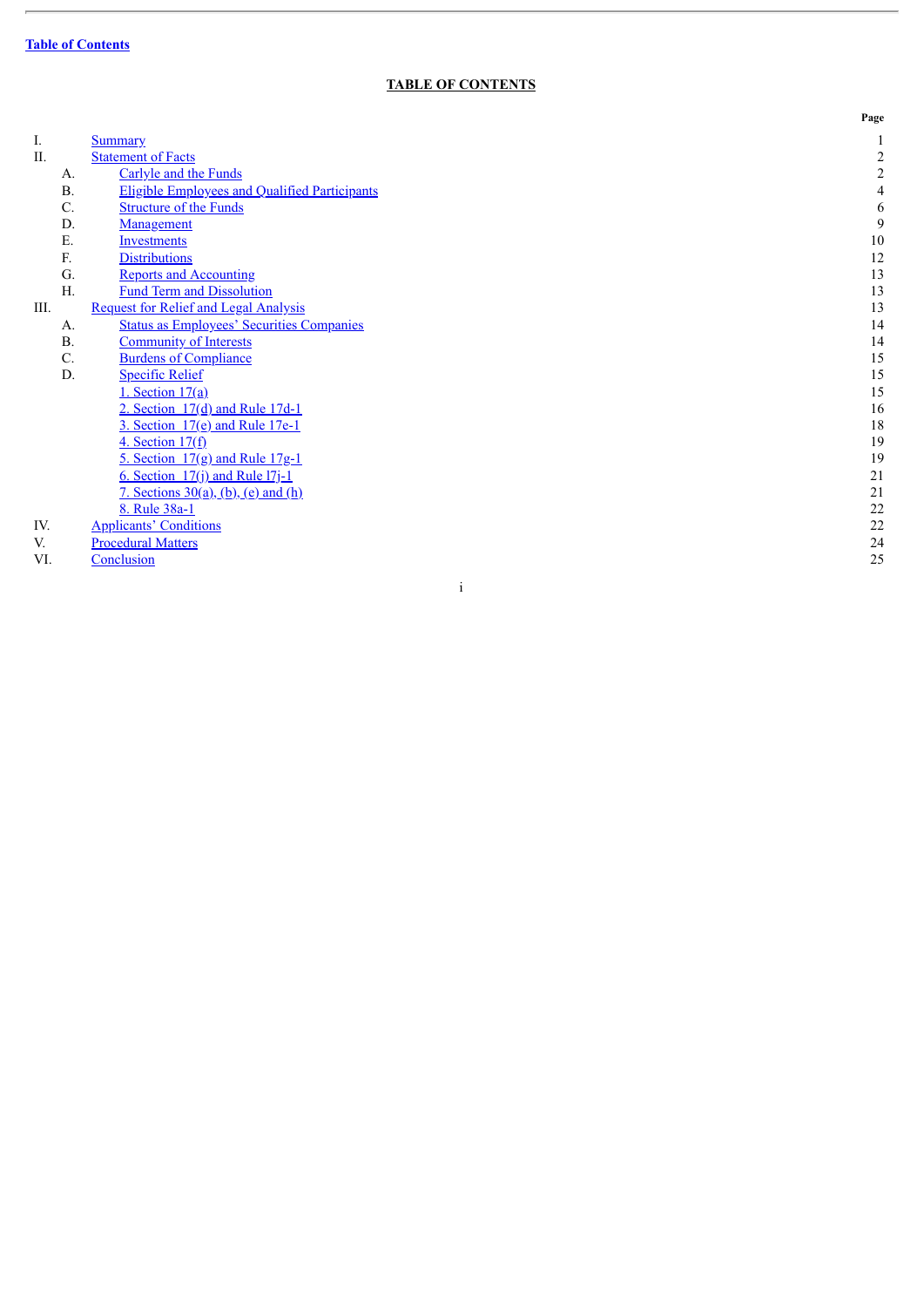## SECURITIES AND EXCHANGE COMMISSION Washington, D.C. 20549

In the Matter of The Carlyle Group Inc. CP VIII Coinvestment B, L.P. 1001 Pennsylvania Avenue, NW Washington, DC 20004 File No. 813-

Amendment No. 1 to Application Pursuant to Sections 6(b) and 6(e) of the Investment Company Act of 1940 for an Order Exempting Applicants from Certain Provisions of that Act

#### <span id="page-2-0"></span>I. Summary

The Carlyle Group Inc., a Delaware corporation (and any of its affiliates within the meaning of Rule 12b-2 under the Securities Exchange Act of 1934, as amended (the "1934 Act"), collectively, "Carlyle" and each, a "Carlyle Entity"), has organized and may in the future organize limited partnerships, limited liability companies, corporations, business or statutory trusts or other entities, or series of any of the foregoing as "employees' securities companies" (each, a "Fund") as defined in Section 2(a)(13) of the Investment Company Act of 1940, as amended (the "1940 Act"). A Fund may serve as the master fund of one or more other Funds (such entities, "Master Funds"). CP VIII Coinvestment B, L.P., a Delaware limited partnership, is the initial Fund.

x

: : : : : : : : :

x

Carlyle and CP VIII Coinvestment B, L.P. (together, the "Applicants") hereby request an order of the U.S. Securities and Exchange Commission (the "Commission") under Sections  $6(b)$  and  $6(e)$  of the 1940 Act exempting the Funds from all provisions of the 1940 Act and the rules and regulations under the 1940 Act, except Sections 9, 17, 30, 36 through 53, and the rules and regulations thereunder (the "Rules and Regulations"). With respect to Sections  $17(a)$ ,  $(d)$ ,  $(e)$ ,  $(\hat{f})$ ,  $(g)$ , and  $(j)$  and  $30(a)$ ,  $(b)$ ,  $(e)$ , and  $(h)$  of the 1940 Act and the Rules and Regulations, and Rule 38a-1 under the 1940 Act, the Applicants request a limited exemption as set forth in this application (the "Application"). Such order, if granted, shall be referred to herein as the "Order."

No form having been prescribed by the Commission, the Applicants proceed under Rule 0-2 under the 1940 Act.

The Applicants state that any Fund offered in reliance on Rule 6b-1 under the 1940 Act prior to a final determination on the Application by the Commission will comply with all of the terms and conditions stated in the most recent version of the Application filed with the Commission.

The Funds will be established for Eligible Employees and Qualified Participants (each as defined below) as part of a program designed to create investment opportunities that are competitive with those at other investment management and financial services firms and to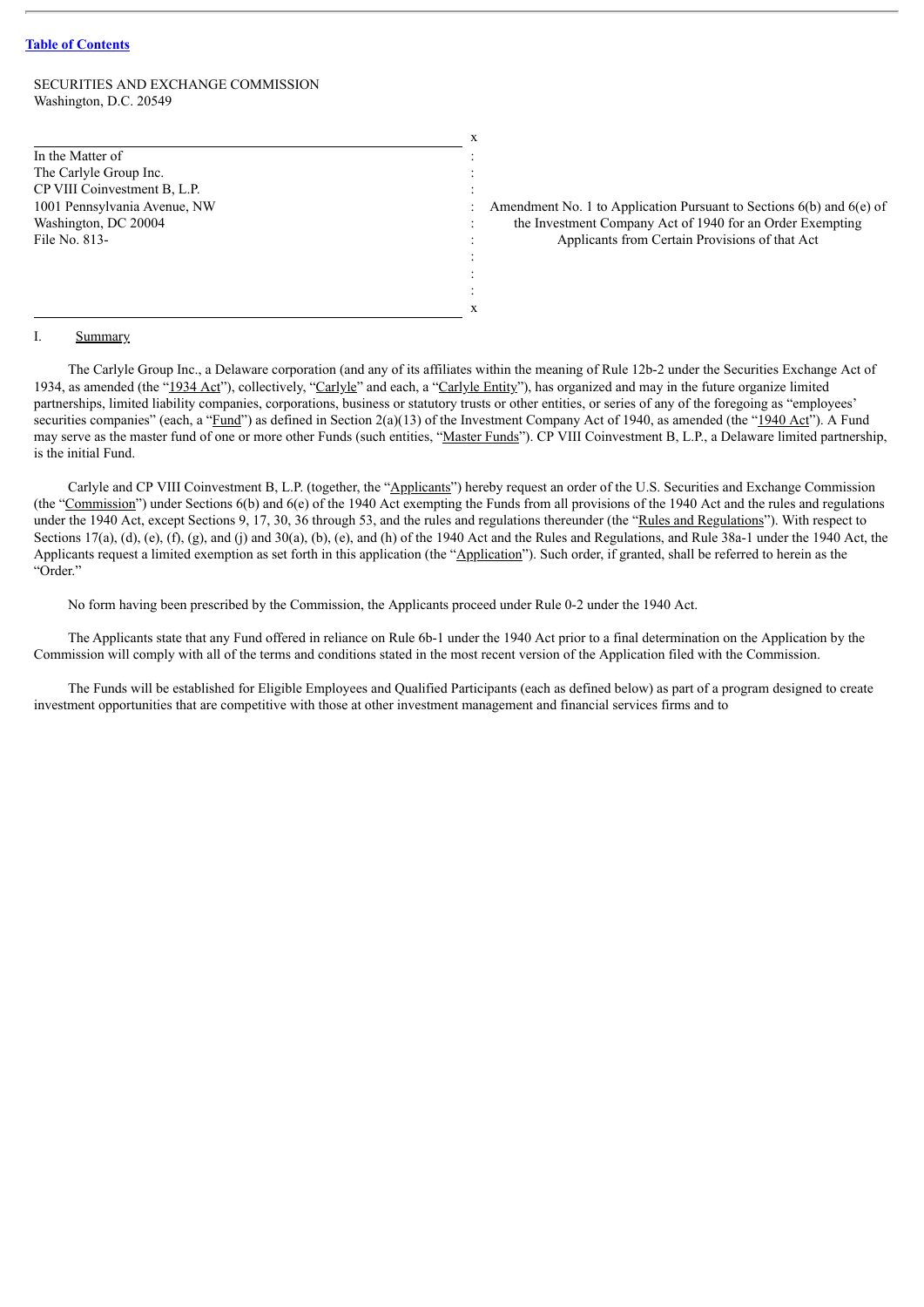facilitate the recruitment and retention of high caliber professionals. Each Fund will have a general partner, managing member or other such similar entity (a "General Partner") that manages, operates and controls such Fund. Carlyle will control each Fund within the meaning of Section 2(a)(9) of the 1940 Act.

All potential investors in a Fund (the "Investors") will be informed that, among other things, (i) interests and shares in the Funds ("Interests") will be sold in transactions exempt under Section 4(a)(2) of the Securities Act of 1933, as amended (the "1933 Act"), or Regulation D or Regulation S promulgated thereunder and thus offered without registration under, and without the protections afforded by the 1933 Act, and (ii) the Funds will be exempt from most provisions of the 1940 Act and from the protections afforded thereby.

Eligible Employees given the opportunity to invest in the Funds will include Carlyle employees who are engaged in various aspects of the investment management or financial services businesses, or in administrative, financial, accounting, legal, marketing or operational activities related to such businesses. Eligible Employees and certain of their family members will be individuals who (i) satisfy certain financial and sophistication standards and will not need the protection of the regulatory safeguards intended to protect the public, and (ii) will be "accredited investors" under Rule 501(a) of Regulation D under the 1933 Act, except that a limited number of Eligible Employees who invest in a Fund (not to exceed 35) may not be accredited investors.

The Applicants believe that, in view of the facts described below and the conditions contained in this Application, and in view of the access to information, investment sophistication and financial capacity of the Investors, the concerns regarding overreaching and abuse of investors that the 1940 Act was designed to prevent will not be present.

#### <span id="page-3-0"></span>II. Statement of Facts

A statement of the facts relied upon as the basis for the action of the Commission herein requested is as follows:

#### <span id="page-3-1"></span>A. Carlyle and the Funds

Carlyle is one of the world's largest global investment firms that originates, structures, and acts as lead equity investor in management-led buyouts, strategic minority equity investments, equity private placements, consolidations and buildups, growth capital financings, real estate opportunities, bank loans, high-yield debt, distressed assets, mezzanine debt, and other investment opportunities. Carlyle provides investment management services to, and has transactions with, various private equity funds, real estate funds, private credit funds, collateralized loan obligations, and other investment products sponsored by Carlyle for the investment of client assets in the normal course of business. Carlyle typically serves as the general partner, investment manager or collateral manager, making day-to-day investment decisions concerning the assets of these products.

The initial Fund, CP VIII Coinvestment B, L.P., was formed as a Delaware limited partnership on February 25, 2021. A Carlyle Entity is the general partner of CP VIII Coinvestment B, L.P.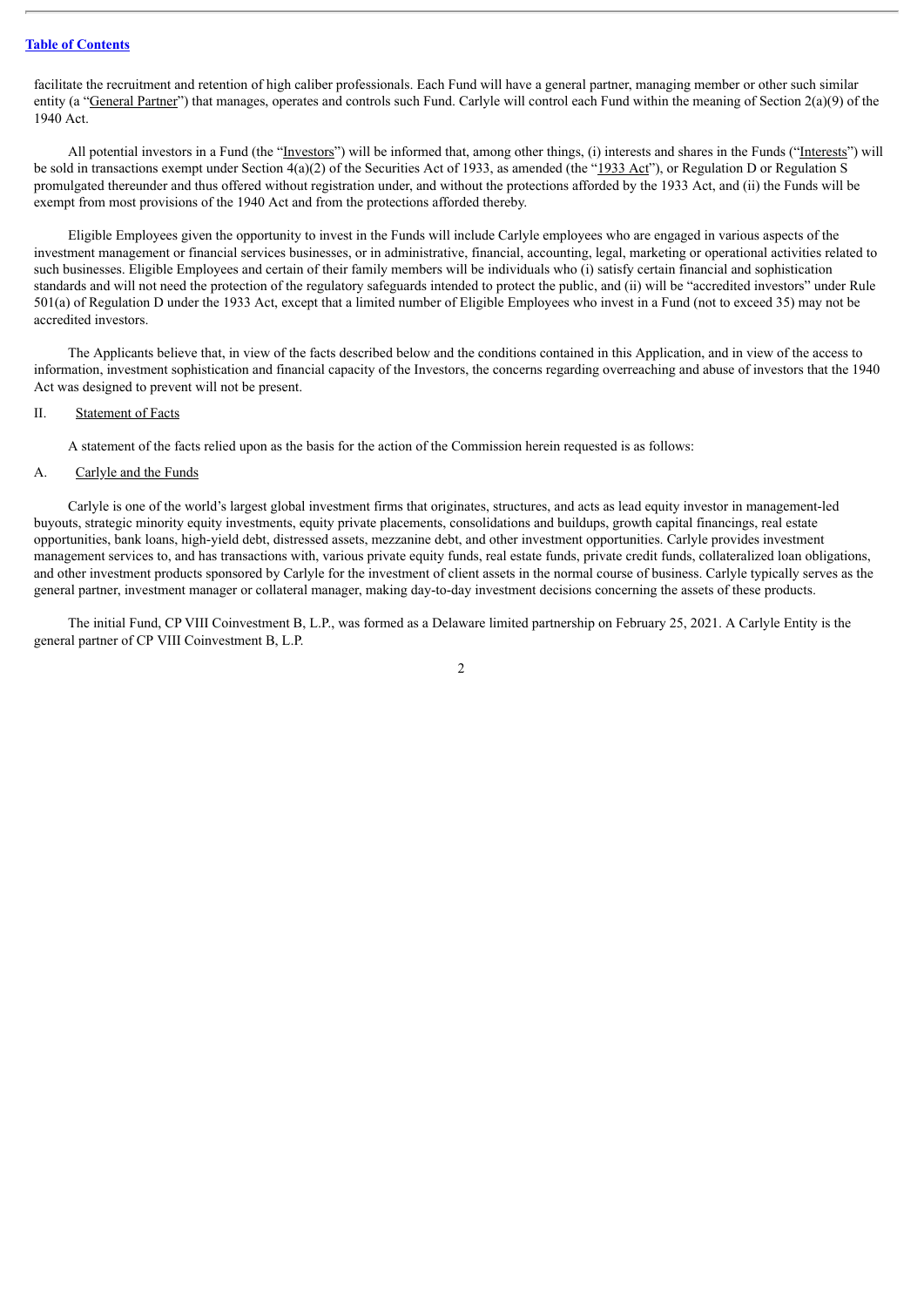Carlyle has formed and intends to form Funds for the benefit of Eligible Employees and Qualified Participants as part of a program designed to create capital building opportunities that are competitive with those at other financial services firms and to facilitate the recruitment and retention of high caliber professionals. Carlyle intends the Funds to provide long-term financial incentives for Investors to preserve Carlyle's competitive advantage and to align the financial interests of Investors with those of Carlyle's clients. Pooling of resources should allow Investors diversification of investments and participation in investments which would usually not be available to them as individual investors.

A Fund may be structured as a limited partnership, limited liability company, corporation, business or statutory trust or other entity, or series of any of the foregoing. A Fund may be organized inside the United States (under the laws of Delaware, or another state) or in a jurisdiction outside the United States. A Fund may be organized under the laws of a non-U.S. jurisdiction to address any tax, legal, accounting and/or regulatory considerations applicable to certain Eligible Employees in other jurisdictions or the nature of the investment program and may serve as a Master Fund. The investment objectives and policies of the Funds may vary from Fund to Fund. A Fund will operate in accordance with its governing documents, and the specific investment objectives and strategies for a Fund will be set forth in an informational memorandum relating to the Interests. Each Investor will receive a copy of the governing documents and the informational memorandum before making an investment in the Fund. The terms of a Fund will be disclosed to each Eligible Employee at the time the investor is invited to participate in the Fund. Each Fund will operate either as a closed-end or open-end management investment company, and a particular Fund may operate as a "diversified" or "non-diversified" vehicle within the meaning of the 1940 Act. A Fund may be a partnership or corporation for U.S. federal income tax purposes, and a Fund that is a corporation for U.S. federal income tax purposes may elect to be treated as a regulated investment company.

Each Fund will have a General Partner, which will be responsible for the overall management of the Fund. A Carlyle Entity may be a General Partner of a Fund. A General Partner will be structured as a limited partnership, limited liability company or other type of entity organized in the United States (under the laws of Delaware, or another state) or in jurisdictions outside the United States. The duties and responsibilities of a General Partner with respect to a Fund will be set forth in the applicable governing documents. If a limited liability company structure is used for a Fund, generally none of the members of the limited liability company would be liable to third parties for the obligations of the Fund.

The General Partner or another Carlyle Entity will serve as investment adviser ("Investment Adviser") to a Fund. The Investment Adviser will be registered as an investment adviser under the Investment Advisers Act of 1940, as amended (the "Advisers Act"), if required under applicable law. The determination as to whether a General Partner or other investment adviser to a Fund is required to register under the Advisers Act will be made by Carlyle; no relief in respect of such determination is requested herein. Each Investment Adviser to a Fund shall comply with the standards prescribed in Sections 9, 36 and 37 of the 1940 Act. The Applicants represent and concede that each General Partner and Investment Adviser in managing a Fund is an "investment adviser," within the meaning of Sections 9 and 36 of the 1940 Act, and is subject to those sections.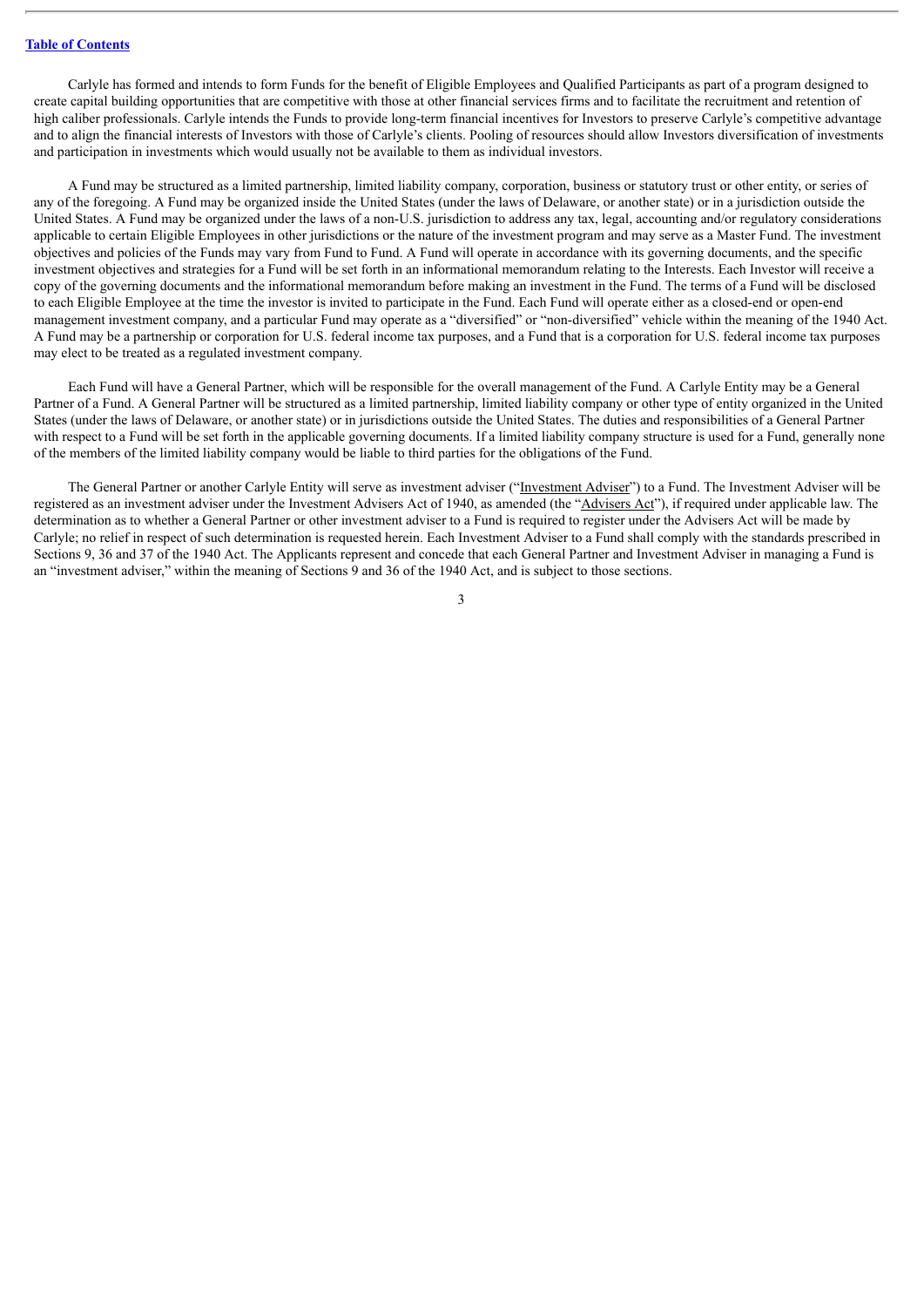## <span id="page-5-0"></span>B. Eligible Employees and Qualified Participants

Interests in a Fund will be offered in a transaction exempt from registration under Section 4(a)(2) of the 1933 Act, or Regulation D or Regulation S<sup>1</sup> promulgated thereunder, and will be sold only to: (i) Eligible Employees; (ii) at the request of Eligible Employees and the discretion of the General Partner, to Qualified Participants of such Eligible Employees or (iii) Carlyle.

In order to qualify as an "Eligible Employee," (a) an individual must (i) be a current or former employee, officer or director or current Consultant (as defined below) of Carlyle and (ii) except for a limited number of other employees of Carlyle2 (collectively, "Non-Accredited Investors"), meet the standards of an "accredited investor" under Rule 501(a) of Regulation D, or (b) an entity must (i) be a current Consultant of Carlyle and (ii) meet the standards of an "accredited investor" under Rule 501(a) of Regulation D ("Accredited Investors"). No Fund will sell its Interests to more than 35 Non-Accredited Investors under Regulation D.

At the request of an Eligible Employee and the discretion of the General Partner, Interests may be assigned by such Eligible Employee, or sold directly by the Fund, to a Qualified Participant of an Eligible Employee. In order to qualify as a "Qualified Participant," an individual or entity must (i) be an Eligible Family Member or Eligible Investment Vehicle (in each case as defined below), of an Eligible Employee and (ii) if purchasing an Interest from a Fund, except as discussed below, come within the standards of an Accredited Investor. An "Eligible Family Member" is a spouse, Spousal Equivalent (as defined below), parent, child, spouse or Spousal Equivalent of a child, brother, sister or grandchild of an Eligible Employee, including step and adoptive relationships. A "Spousal Equivalent" is a cohabitant occupying a relationship generally equivalent to that of a spouse. An "Eligible Investment Vehicle" is (a) a trust of which the trustee, grantor and/or beneficiary is an Eligible Employee, (b) a partnership, corporation or other entity controlled by an Eligible Employee,3 or (c) a trust or other entity established solely for the benefit of an Eligible Employee and/or one or more Eligible Family Members of an Eligible Employee. An Eligible Employee or Eligible Family Member may purchase Interests through an Eligible Investment Vehicle only if either (i) the investment vehicle is an Accredited Investor, or

- 1 The Applicants may rely on Regulation S to offer Interests in a Fund to Carlyle, Eligible Employees and their Qualified Participants who are based outside of the United States and are not U.S. Persons in order to create investment opportunities for such persons. The Applicants may also offer Interests to such persons in reliance on Regulation D. Any such persons offered interests in reliance on Regulation D will be required to meet the eligibility criteria described herein in order to participate in a Fund.
- 2 Such other employees must meet the sophistication requirements set forth in Rule 506(b)(2)(ii) of Regulation D under the 1933 Act and may be permitted to invest his or her own funds in the Fund if, at the time of the employee's investment in a Fund, he or she (a) has a graduate degree in business, law or accounting, (b) has a minimum of five years of consulting, investment banking or similar business experience, and (c) has had reportable income from all sources of at least \$100,000 in each of the two most recent years and a reasonable expectation of income from all sources of at least \$140,000 in each year in which such person will be committed to make investments in a Fund. In addition, such an employee will not be permitted to invest in any year more than 10% of his or her income from all sources for the immediately preceding year in the aggregate in such Fund and in all other Funds in which he or she has previously invested.
- 3 The inclusion of partnerships, corporations, or other entities controlled by an Eligible Employee in the definition of "Eligible Investment Vehicle" is intended to enable Eligible Employees to make investments in the Funds through personal investment vehicles for the purpose of personal and family investment and estate planning objectives. Accordingly, there is a close nexus between Carlyle and the investment vehicle through the individual who controls the vehicle.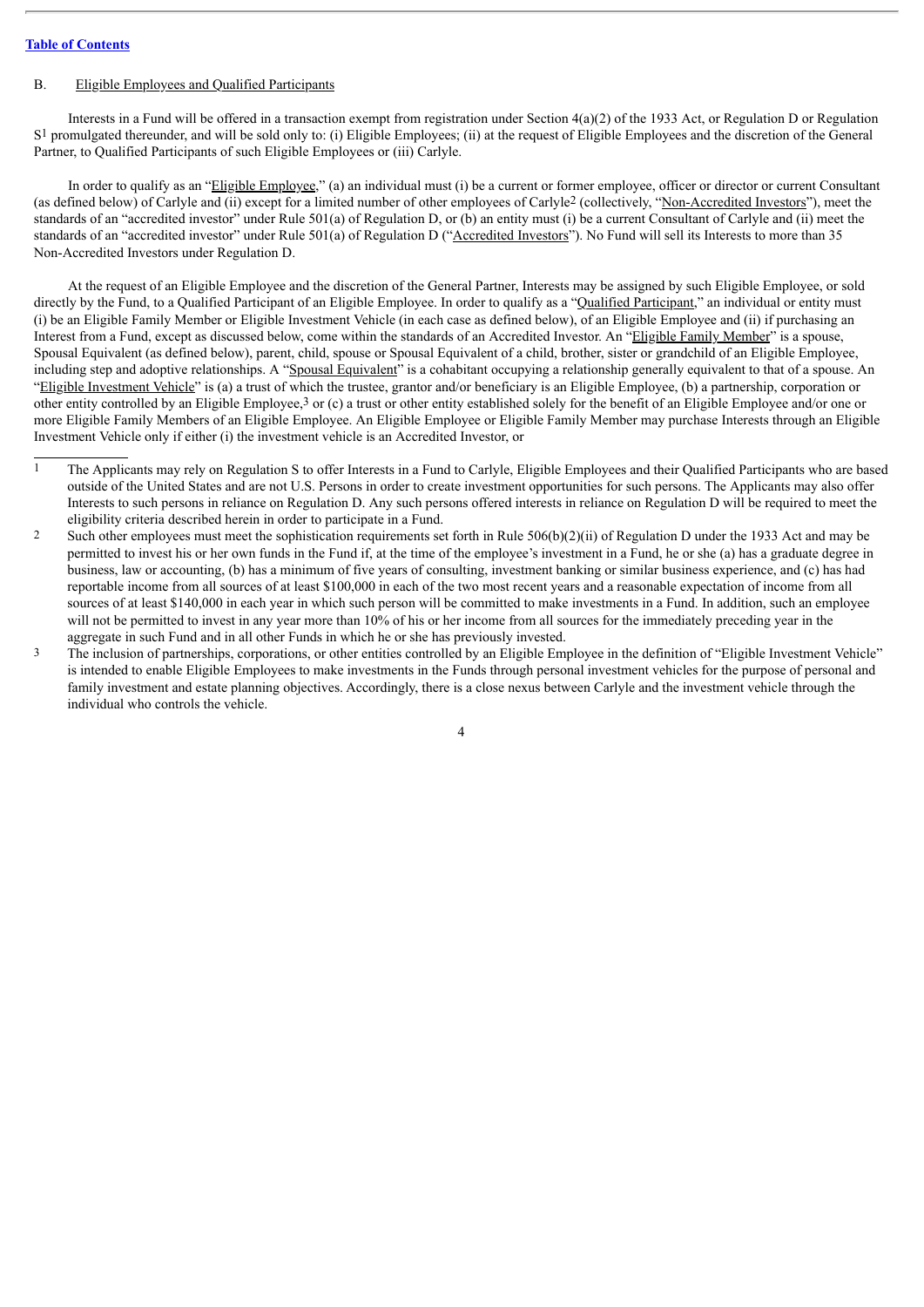(ii) the applicable Eligible Employee or Eligible Family Member is a settlor and principal investment decision-maker with respect to the investment vehicle. If such investment vehicle is an entity other than a trust, the term "settlor" shall be read to mean a person who created such vehicle, alone or together with other Eligible Employees and/or Eligible Family Members, and contributed funds to such vehicle. Eligible Investment Vehicles that are not accredited investors will be counted in accordance with Regulation D toward the 35 Non-Accredited Investors limit discussed above.

Because of the requirements described above, Interests in each Fund will be held by persons and entities with a close nexus to Carlyle through employment (or other relationship in the case of Consultants) and/or family ties. However, the status of an individual or entity as a Qualified Participant will not be affected by the termination of employment or other relationship of the relevant Eligible Employee, except under the circumstances described below with respect to Consultants and Eligible Employees under "Structure of the Funds."4

It is anticipated that, at the discretion of the General Partner, consultants and business or legal advisors of Carlyle may be offered the opportunity to participate in the Funds, either directly or through a Qualified Participant of such consultant or advisor. Carlyle believes that persons or entities whom Carlyle has engaged to provide services and professional expertise on an ongoing basis as regular consultants or business or legal advisors to Carlyle ("Consultants") share a community of interest with Carlyle and Carlyle's employees. In order to participate in a Fund, Consultants must be currently engaged by Carlyle and will be required to be sophisticated investors who qualify as Accredited Investors. If a Consultant is an entity (such as, for example, a law firm or consulting firm), and the Consultant proposes to invest in the Fund through a partnership, corporation or other entity that is controlled by the Consultant, the individual participants in such partnership, corporation or other entity will be limited to senior level employees, members or partners of the Consultant who are responsible for the activities of the Consultant or the activities of the Consultant in relation to Carlyle and will be required to qualify as Accredited Investors. In addition, such entities will be limited to businesses controlled by individuals who have levels of expertise and sophistication in the area of investments in securities that are comparable to other Eligible Employees who are employees, officers or directors of Carlyle and who have an interest in maintaining an ongoing relationship with Carlyle. Most importantly, the individuals participating through such entities will belong to that class of persons who will have access to the directors and officers of the General Partner or the directors and officers of Carlyle, as applicable, responsible for making investments for the Funds similar to the access afforded Eligible Employees who are employees, officers or directors of Carlyle. Accordingly, there will be a close nexus between Carlyle and such entities.

Investing in the Funds will be voluntary on the part of Eligible Employees and Qualified Participants. Eligible Employees will be experienced in the investment management or financial services businesses or in administrative, financial, accounting, legal, marketing or operational activities related thereto. Eligible Employees will be individuals who satisfy certain financial and sophistication standards, are able to make investment decisions on their own and will not need the protection of the regulatory safeguards intended to protect the public.

<sup>4</sup> As permitted under Section 2(a)( 13) of the 1940 Act, Interests may be held by current and former employees, officers and directors of Carlyle and their Qualified Participants.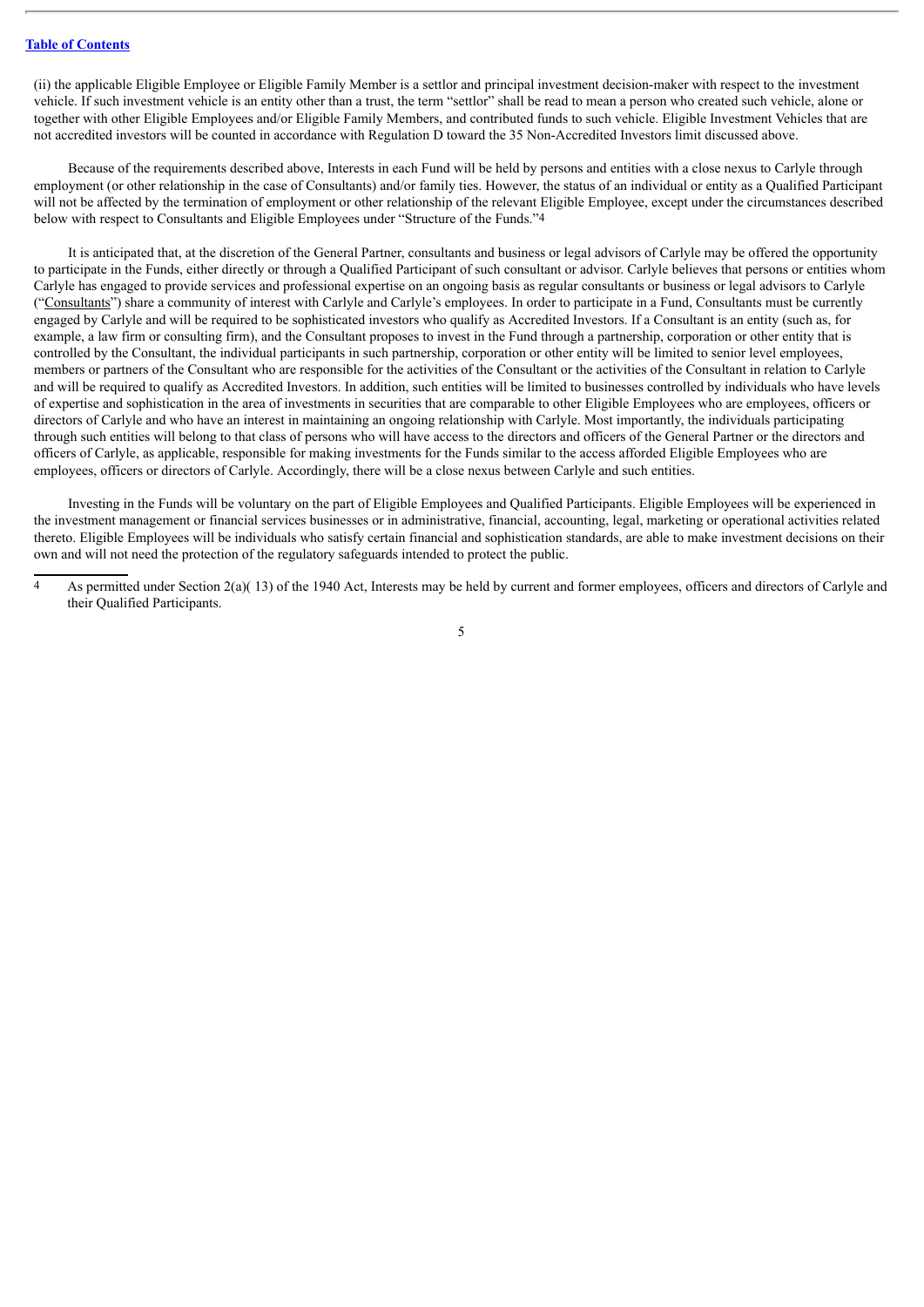Prior to offering Interests to an Eligible Employee or an Eligible Family Member, a General Partner must reasonably believe that the Eligible Employee or Eligible Family Member will be capable of understanding and evaluating the merits and risks of participating in a Fund and that each such individual is able to bear the economic risk of such participation and afford a complete loss of his or her investment in a Fund. The General Partner may impose more restrictive suitability standards in its sole discretion.

The limitations on the class of persons who may subscribe for, acquire or hold Interests, in conjunction with other characteristics of the Funds, will qualify each Fund as an "employees' securities company" under Section 2(a)(13) of the 1940 Act.<sup>5</sup> Notwithstanding the foregoing or anything contrary in this Application, the General Partner or Carlyle will have the absolute right to purchase any interest for its fair value if such General Partner determines in good faith that any Investor's continued ownership of such interest jeopardizes such Fund's status as an "employees' securities company" under the 1940 Act.

## <span id="page-7-0"></span>C. Structure of the Funds

The management of each Fund will be vested in its General Partner. All Funds will have only Eligible Employees and/or Qualified Participants as Investors and will have minimum capital commitments and restrictions with respect to transferability of Interests.

The terms of each Fund will be determined by Carlyle in its discretion, consistent with the terms and conditions of the Order, and such terms will be fully disclosed to each Eligible Employee and, if a Qualified Participant of such Eligible Employee is required to make an investment decision with respect to whether or not to participate in a Fund, to such Qualified Participant, at the time such Eligible Employee or Qualified Participant is invited to participate in the Fund. Among other things, each Eligible Employee and, if a Qualified Participant of such Eligible Employee is required to make an investment decision with respect to whether or not to participate in a Fund, such Qualified Participant, will be furnished with an informational memorandum and a copy of the governing documents for the relevant Fund, which will set forth in full the terms applicable to an Investor's Interests in a Fund.

Carlyle does not currently intend to purchase Interests in a Fund that it may award to Eligible Employees as bonuses or similar compensation, but may do so in the future. Interests so acquired by Carlyle will be acquired from the Fund at the same price as Interests purchased by the Investors and, while owned by Carlyle, will be voted in proportion to the votes of the other Investors, if applicable. Carlyle may award these Interests at any time during the life of the Fund

<sup>5</sup> Section 2(a)(13) of the 1940 Act defines an "employees' securities company" as "any investment company or similar issuer all of the outstanding securities of which (other than short-term paper) are beneficially owned (A) by the employees or persons on retainer of a single employer or of two or more employers each of which is an affiliated company of the other, (B) by former employees of such employer or employers, (C) by members of the immediate family of such employees, persons on retainer, or former employees, (D) by any two or more of the foregoing classes of persons, or (E) by such employer or employers together with any one or more of the foregoing classes of persons."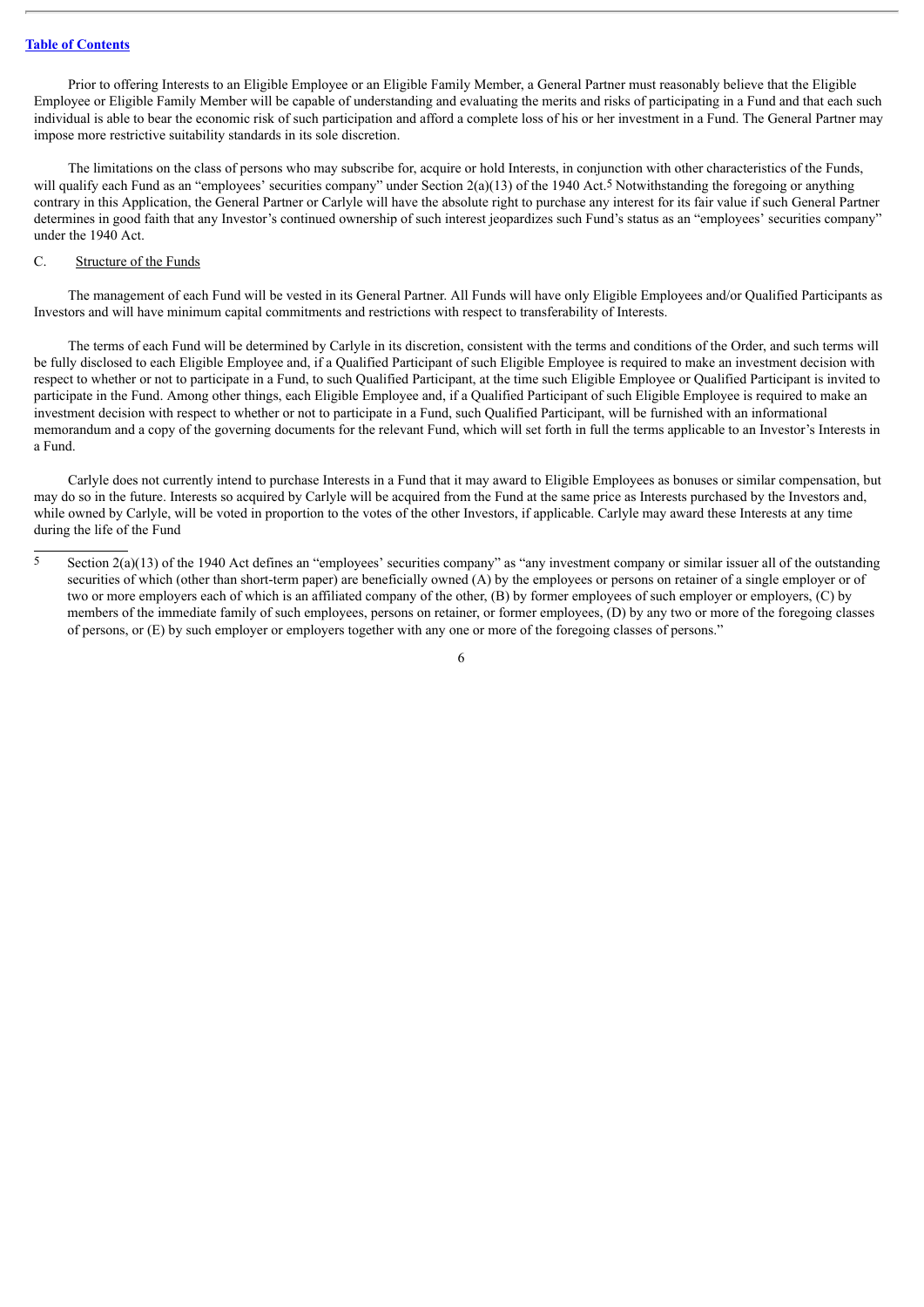to Eligible Employees as bonus or similar compensation. The sale or award of these Interests by Carlyle will have no dilutive effect upon the Interests of already existing Investors because the Interests will have already been sold to Carlyle by the applicable Fund at net asset value. Interests awarded as bonus or similar compensation may be subject to vesting arrangements to be determined by Carlyle.

Eligible Employees may in the future be offered the opportunity to participate in a Fund through deferred or bonus compensation programs pursuant to which they will be granted awards of (i) Interests in a Fund or (ii) economic interests substantially similar to those which would be achieved by direct investments in a Fund of the deferred or bonus amounts. The deferred compensation plans and/or an interest in such plans of an Eligible Employee, if applicable: (i) will be subject to the applicable terms and conditions of the Application,<sup>6</sup> (ii) will only be offered to Eligible Employees who are employees, officers, directors or Consultants of Carlyle, (iii) will have restrictions on transferability, including prohibitions on assignment or transfer except in the event of the Eligible Employee's death or as otherwise required by law or permitted by the governing documents, and (iv) will provide information to participants equivalent to that provided to Investors in the corresponding Fund, including, without limitation, an informational memorandum and audited financial information.

The purchase price for an Interest may be payable in full upon subscription or in installments as determined by the General Partner. Eligible Employees may be offered the opportunity to acquire Interests pursuant to the arranging of recourse and non-recourse loans having terms as determined by the General Partner.7 A Fund may permit the purchase price (including capital contributions) for an Interest in a Fund to be payable in a manner that varies from that of other Funds, including payment through capital calls. The General Partner may defer all or a portion of a scheduled installment payment with respect to a Fund on prior written notice to the Investors participating in that Fund. Upon prior written notice, the General Partner may require payment of all or any part of a deferred payment. The General Partner may determine that all or a portion of the amounts deferred will not be needed to fund Fund investments. If this determination is made, the General Partner may elect to cancel irrevocably the outstanding obligation of Investors participating in that Fund. The terms and conditions relating to payment of the purchase price and any capital contributions will be fully disclosed to Investors prior to the acceptance of their subscription documents.

An Investor that fails to contribute any part of its capital commitment or any portion of a fee calculated with respect to that Investor shall be in default. The terms and conditions relating to a default with respect to the Interests in a Fund will be fully disclosed to Investors prior to the acceptance of their subscription documents.

<sup>6</sup> For purposes of this Application, if applicable, a Fund will be deemed to be formed with respect to each deferred compensation plan and each reference to "Fund," "capital contribution," "General Partner," "Investor" and "Interest" in this Application will be deemed to refer to the deferred compensation plan, the notional capital contribution to the deferred compensation plan, Carlyle, a participant of the deferred compensation plan and participation rights in the deferred compensation plan, respectively.

<sup>7</sup> In no case will a loan to a prospective Investor be extended or arranged if prohibited by law, including the Sarbanes-Oxley Act of 2002. If Carlyle extends a loan to an Investor, the loan will be made at an interest rate no less favorable to the Investor than that which could be obtained on an arm's length basis.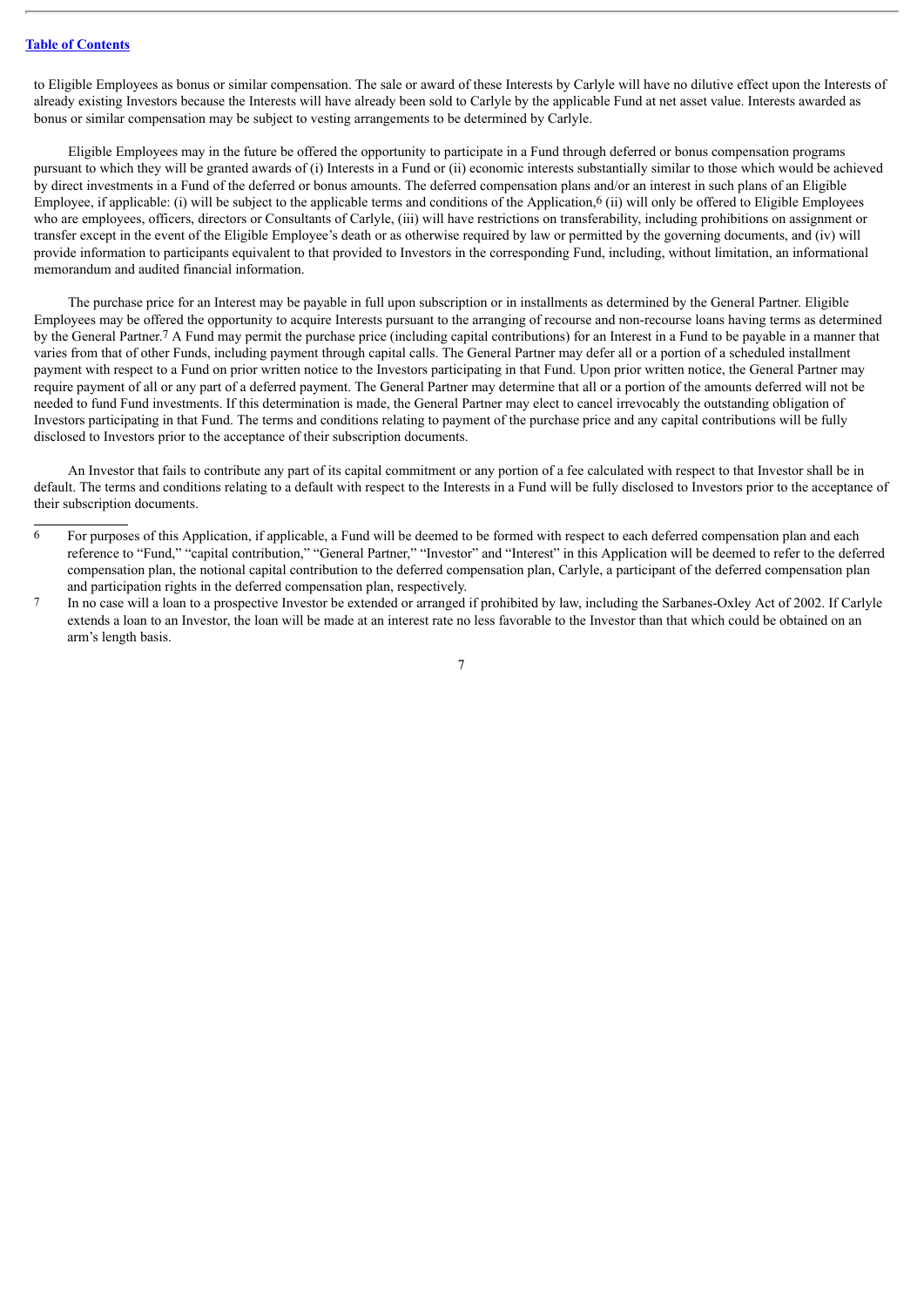A General Partner may have the right, but not the obligation, to repurchase, cancel, or transfer to another Qualified Participant, the Interests of (i) an Eligible Employee who ceases to be an employee, officer, director or Consultant of Carlyle for any reason or (ii) any Qualified Participant of any person described in clause (i). The governing documents for each Fund will describe, if applicable, the amount that an Investor would receive upon repurchase, cancellation or transfer of its Interests. If a General Partner were to exercise such a right to repurchase, cancel or transfer such Interests, an Investor would receive upon repurchase, cancellation or transfer of its Interests, at a minimum, the lesser of (i) the amount actually paid by or (subject to any vesting requirements) on behalf of the Investor to acquire the Interests (plus interest, as reasonably determined by the General Partner) less any amounts paid to the Investor as distributions, and (ii) the fair market value of the Interests determined at the time of the repurchase, cancellation or transfer as determined in good faith by the General Partner.

Interests in each Fund will be non-transferable except with the prior written consent of the General Partner, and, in any event, no person or entity will be admitted into the Fund as an Investor unless such person is (i) an Eligible Employee, (ii) a Qualified Participant or (iii) Carlyle. Consequently, the limitations on the transferability of Interests in the Fund ensure that the community of interest among the participants will continue through the life of the Fund.

The Fund will retain the right to require the payment of any unfunded capital contributions from the Investors for any appropriate Fund purpose, including the payment of Fund indebtedness, and may be permitted to assign this right to any lender to the Fund.

The governing documents of a Fund will describe the consequences, if any, for an Investor's Interests in the event of termination of the Eligible Employee's employment or role as a Consultant with Carlyle, whether for cause or not, or upon his or her bankruptcy, voluntary resignation, death, permanent disability, retirement or otherwise, such as whether Carlyle will be required to or will have the option to acquire all or part of the Eligible Employee's Interest. If Carlyle acquires an Eligible Employee's Interests as a consequence of such a circumstance, such Eligible Employee would receive the amount set forth in the governing documents. Once a Consultant's ongoing relationship with Carlyle is terminated: (i) such Consultant and its Qualified Participants, if any, will not be permitted to purchase any additional Interests or contribute any additional capital to a Fund except as described in the governing documents; and (ii) the existing Interests of such Consultant and its Qualified Participants, if any, as of the date of such termination will (A) to the extent the governing documents of a Fund provide for periodic redemptions in the ordinary course, be redeemed as of the next regularly scheduled redemption date and (B) to the extent the governing documents of a Fund do not provide for such periodic redemptions (e.g., as a result of the vehicle primarily investing in illiquid investments), be retained. The amount to be received by the Eligible Employee will be subject to any applicable vesting schedule or forfeiture provisions, and to the extent there is an oversubscription for a regularly scheduled redemption, existing Interests of the Eligible Employee will be redeemed on a pro rata basis with all other Investors who have made a request, in accordance with the governing documents, to be redeemed as of that redemption date and any subsequent regularly scheduled redemption date until all of such Eligible Employee's existing Interests are redeemed. Even if part of an Interest is acquired or canceled by Carlyle, the Investor may still be required to make additional capital contributions for the payment of the Management Fee or other expenses relating to Fund investments in which the Investor retains an Interest.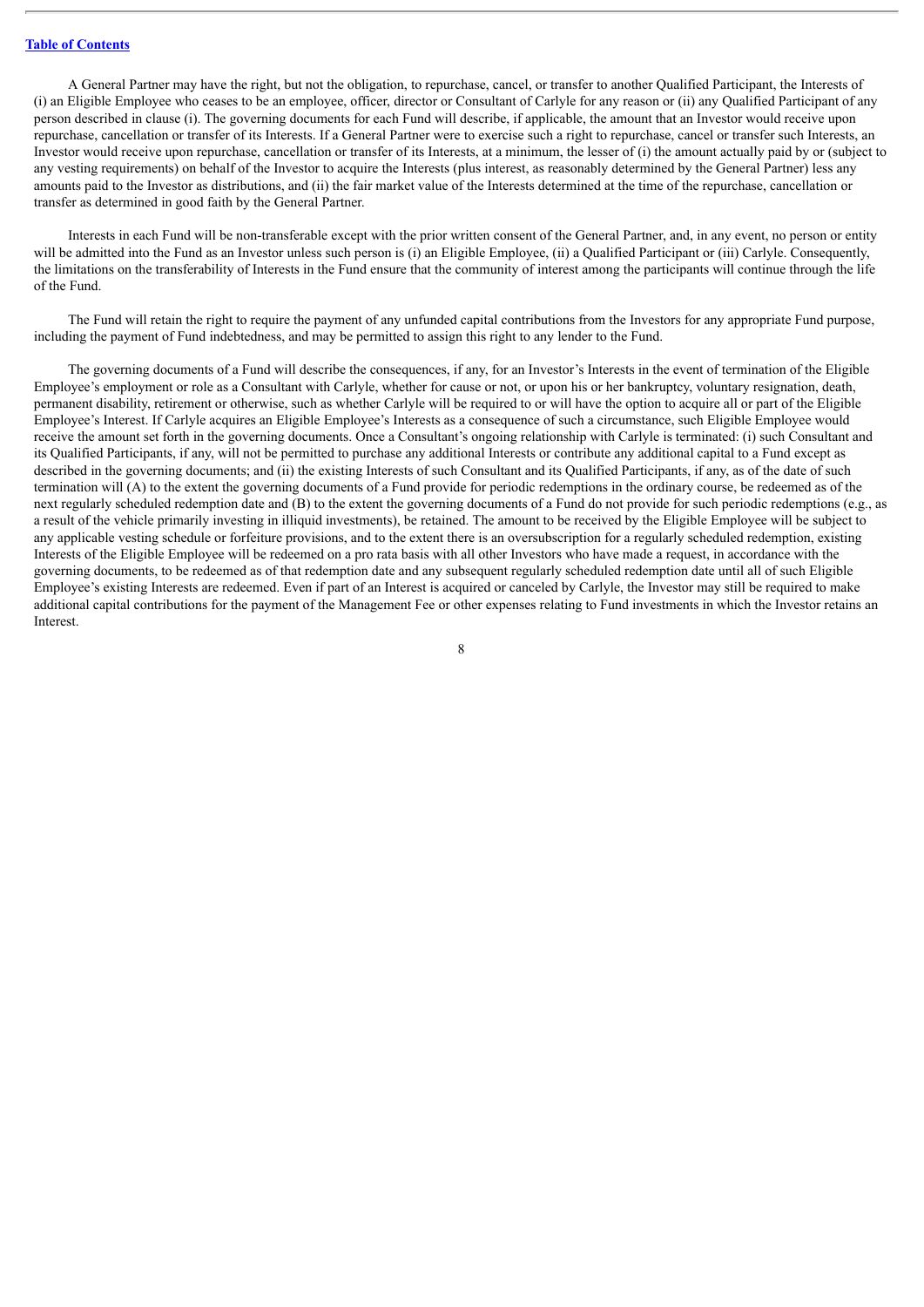Carlyle may make loans to a Fund, undertake to purchase Interests and contribute capital to a Fund, and contribute capital to a Fund. Carlyle may do so, for example, in order for a Fund to satisfy the definition of "qualified purchaser" (as defined in Section 2(a)(51) of the 1940 Act) and the Rules and Regulations, to provide critical mass to a Fund to implement the Fund's investment strategy. As Investors purchase Interests in a Fund over time, Carlyle may redeem its Interests, withdraw its capital, or sell its commitments or Interests in a Fund to Investors. If Carlyle makes loans to a Fund, the lender will be entitled to receive interest, provided that the interest rate will be no less favorable to the borrower than the rate obtainable on an arm's length basis. The possibility of any such borrowings, as well as the terms thereof, will be disclosed to Investors prior to their investment in a Fund. Any indebtedness of the Fund will be the debt of the Fund and without recourse to the Investors. The Fund will retain the right to require the payment of any unfunded capital contributions from the Investors for any appropriate Fund purpose, including the payment of Fund indebtedness, and may be permitted to assign this right to any lender to the Fund. A Fund will not borrow from any person if the borrowing would cause any person not named in Section 2(a)(13) of the 1940 Act to own securities of the Fund (other than short-term paper). A Fund will not lend any funds to Carlyle.

## <span id="page-10-0"></span>D. Management

The General Partner of a Fund will be responsible for the overall management of such Fund and will have the authority to make all decisions regarding the management, control, and direction of the Fund and its operations, business, and affairs. However, the General Partner may be permitted to enter into contracts or agreements to delegate certain of its responsibilities regarding the acquisition, management and disposition of Fund investments to an Investment Adviser, provided that the ultimate responsibility for, and control of, the Fund, remain with the applicable General Partner. A General Partner's investment decisions for a Fund may be subject to the approval of an investment committee, comprising senior officers of Carlyle, but the General Partner will be ultimately responsible for the affairs and investments of such Fund. If a General Partner determines that a Fund should enter into any side-by-side investment with an unaffiliated entity, the General Partner will be permitted to engage as sub-investment adviser the unaffiliated entity (an "Unaffiliated Subadviser"), which will be responsible for the management of such side-by-side investment. Where the General Partner has appointed a separate Investment Adviser, the Applicants anticipate that the General Partner will, in most cases, exercise its authority only after receiving a recommendation from the Investment Adviser as to the matter to be acted upon. A General Partner may also delegate administrative responsibilities for a Fund to Carlyle. In addition, without limiting any recordkeeping requirement imposed by the Advisers Act, a Fund and its General Partner and Investment Adviser will maintain and preserve such accounts, books and other documents constituting the record forming the basis for the audited financial statements that are to be provided to the Investors or that are necessary or appropriate to record transactions with the Fund. All such records will be subject to examination by the Commission staff.

No sales load or similar fee of any kind will be charged in connection with the sale of Interests. To the extent authorized by its governing documents, an Investment Adviser may be paid a management fee ("Management Fee") for its services to a Fund, which fee will generally be determined as a percentage of the capital commitments or assets under management of the Investors in a Fund. To the extent authorized by the informational memorandum or the

 $\overline{Q}$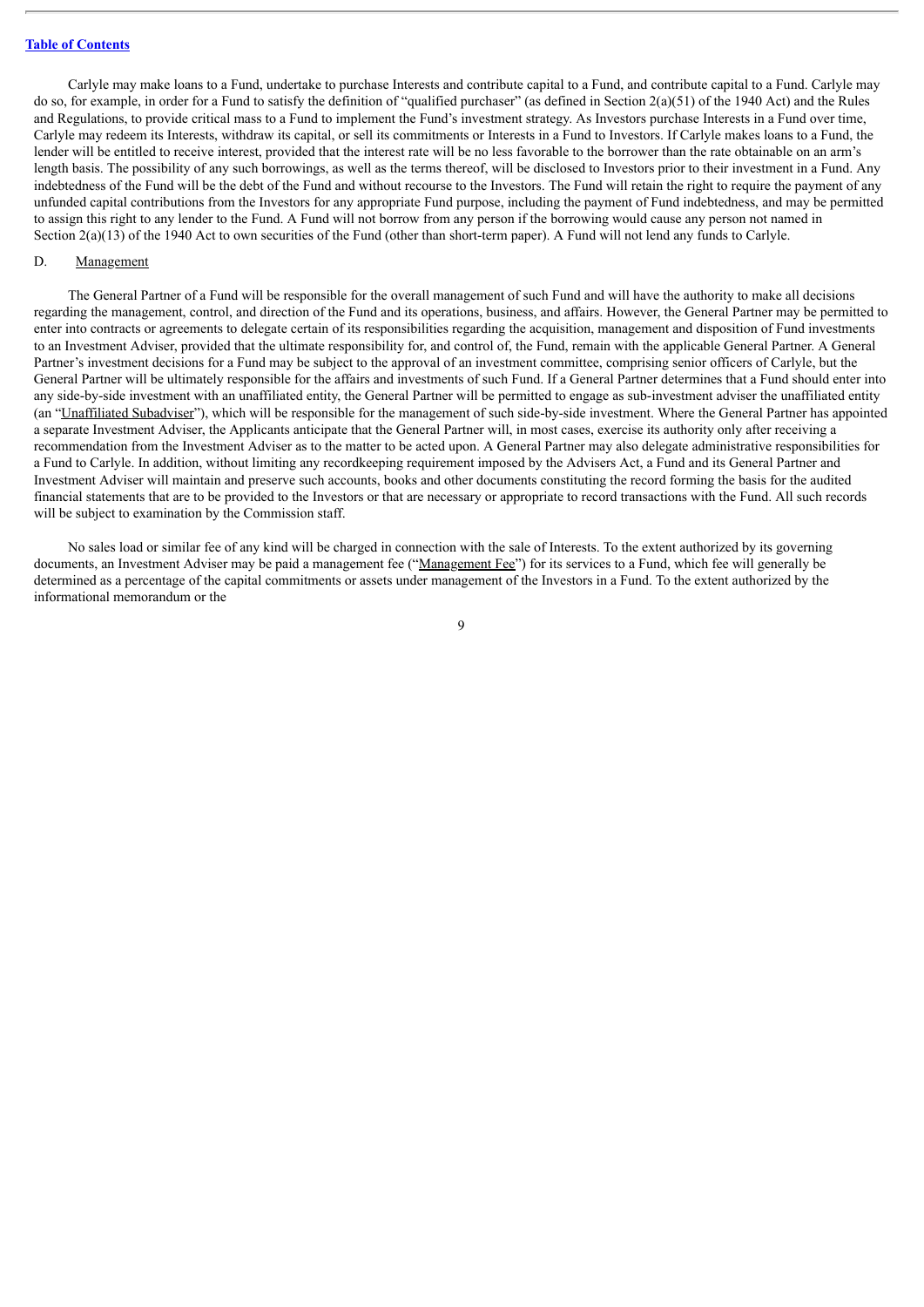governing documents, a General Partner or Investment Adviser may receive a performance-based fee or allocation ("Carried Interest") based on the net gains of the Fund's investments or increase in value of Interests, in addition to any amount allocable to the General Partner's or Investment Adviser's Interests. All or a portion of the Carried Interest may be paid to individuals who are officers, employees or stockholders of the General Partner or Investment Adviser or their "affiliated persons," as defined in Section 2(a)(3) of the 1940 Act. Certain of the Funds may not pay a Carried Interest or a Management Fee, but may pay a fee for administrative services to Carlyle.

If an Unaffiliated Subadviser is entitled to receive a Carried Interest, it may also act as an additional General Partner of a Fund solely in order to address certain tax issues relating to the Carried Interest. In all such instances, however, a Carlyle Entity will also be a General Partner of the Fund and will have exclusive responsibility for making the determinations required to be made by a General Partner under this Application. No Unaffiliated Subadviser will beneficially own any outstanding securities of a Fund.

Expenses that may be charged by the General Partner or the Investment Adviser to the Fund could include legal and accounting fees, organizational expenses, administrative expenses and other operating expenses (including the Fund's pro rata share of expenses incurred by the General Partner, or the Investment Adviser in connection with potential investments). Where a Fund is formed to invest concurrently with Third Party Funds (defined below), organizational expenses may include such Fund's pro rata share of organizational expenses attributable to such Third Party Funds. Carlyle reserves the right to pay for organizational expenses with respect to a Fund.

Changes recommended by tax counsel to the Funds may be made to the structure of the General Partners and the General Partners' contribution to the Funds so as not to impair the tax status of the Funds.

The Applicants represent and concede that each General Partner and Investment Adviser in managing a Fund is an "investment adviser" within the meaning of Sections 9 and 36 of the 1940 Act and is subject to those sections.

#### <span id="page-11-0"></span>E. Investments

Each Fund will operate as a "diversified" or "non-diversified" closed-end or open-end investment company of the management type within the meaning of the 1940 Act; provided, that the governing documents of a Fund may provide for periodic subscriptions and redemptions. The investment objectives and policies of each Fund and whether it will operate as a diversified or non-diversified closed-end or open-end vehicle may vary from Fund to Fund, and will be set forth in the informational memorandum and the governing documents relating to the specific Fund.

Potential investments for the Funds may include a wide variety of U.S. and non-U.S. assets, including but not limited to public and private debt and equity securities, real estate, equity, credit, and other financial assets.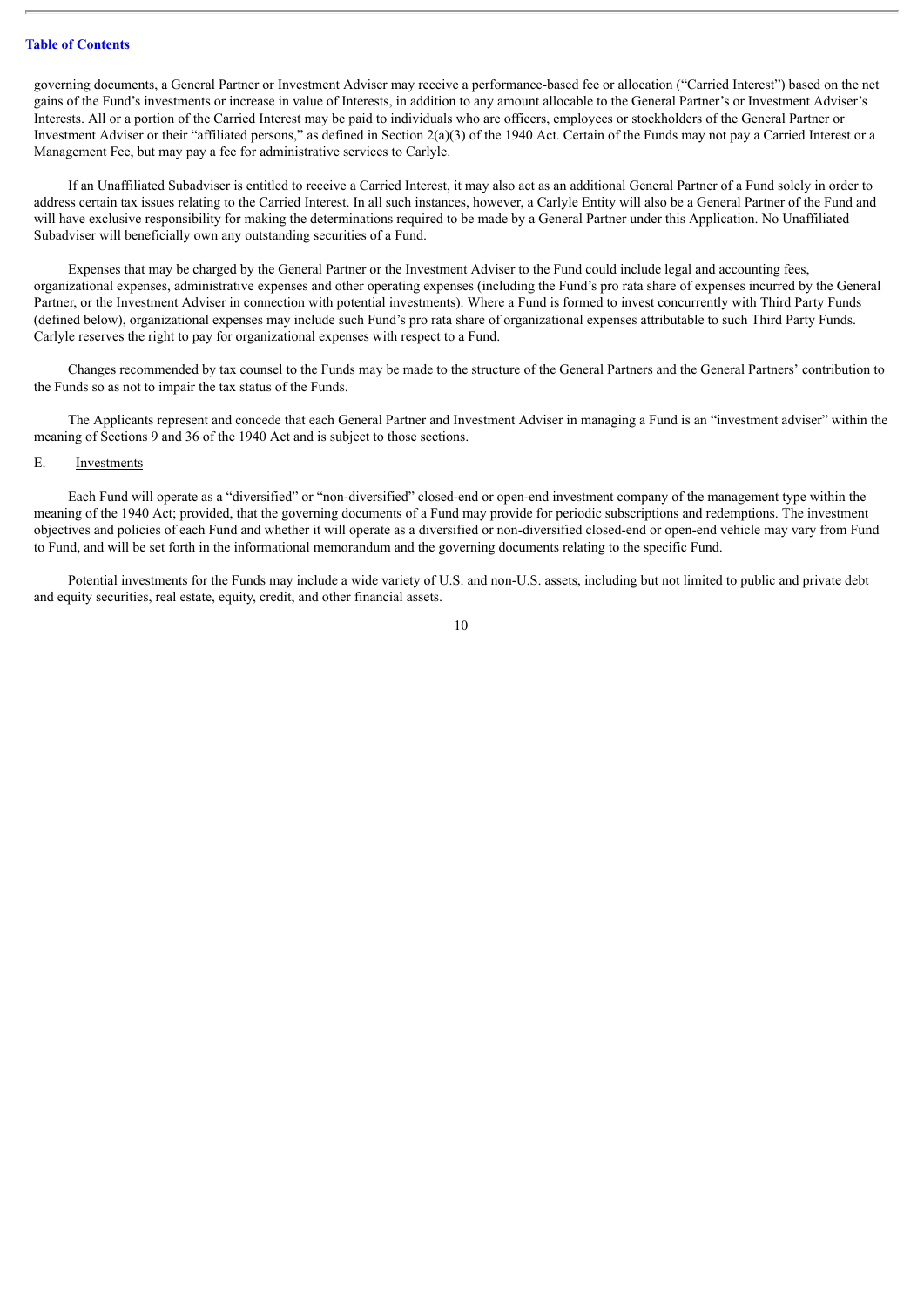The Funds may invest either directly or indirectly through investments in limited partnerships and other investment pools (including pools that are exempt from registration in reliance on Section  $3(c)(1)$  or  $3(c)(7)$  of the 1940 Act) and investments in registered investment companies.<sup>8</sup> Investments may be made side by side with Carlyle and Carlyle-related investors and through investment pools (including Aggregation Vehicles) sponsored or managed by Carlyle or an unaffiliated entity.9

It is possible that an investment program may be structured in which a Fund will co-invest in a portfolio company with one or more of Carlyle and/or a separate account for the benefit of clients, or an investment fund organized primarily for the benefit of investors, in either case, who are not affiliated with Carlyle over which Carlyle or an Unaffiliated Subadviser exercises investment discretion ("Third Party Funds"). Side-by-side investments held by a Third Party Fund, or by Carlyle in a transaction in which Carlyle's investment was made pursuant to a contractual obligation to a Third Party Fund, will not be subject to the restrictions contained in Condition 3 below. The General Partner will not delegate management and investment discretion for the Fund to an Unaffiliated Subadviser or a sponsor of a Third Party Fund. All other side-by-side investments held by Carlyle will be subject to the restrictions contained in Condition 3.

A Fund will comply with Section 12(d)(1)(A)(i) of the 1940 Act, the rules and regulations thereunder, and any applicable exemptions therefrom. Accordingly, a Fund will not purchase or otherwise acquire any security issued by a registered investment company if, immediately after such purchase or acquisition, the Fund would own in the aggregate more than 3% of the outstanding voting stock of such investment company unless such purchase or acquisition is permitted under the applicable rules and regulations or any applicable exemption. In addition, a Fund may acquire shares of money market funds in compliance with Rule 12d1-1 under the 1940 Act.

A substantial percentage of a Fund's investments may be made available to it by Carlyle. The amount of any particular investment made available to a Fund will depend upon particular circumstances relating to the investment.

To the extent authorized by applicable governing documents, a Fund will be permitted to enter into transactions involving (i) Carlyle, (ii) a portfolio company, (iii) any partner or person or entity affiliated with Carlyle, or (iv) a Third Party Fund. Such transactions may include, without limitation, the purchase or sale by a Fund of an investment, or an interest therein, from

- <sup>8</sup> The Applicants are not requesting any exemption from any provision of the 1940 Act or any Rules and Regulations that may govern the eligibility of a Fund to invest in an entity relying on Section  $3(c)(1)$  or  $3(c)(7)$  of the 1940 Act or any such entity's status under the 1940 Act.
- 9 An "Aggregation Vehicle" is an investment pool sponsored or managed by Carlyle or an unaffiliated entity that is formed solely for the purpose of permitting a Fund and one or more Carlyle Entities and Carlyle-related investors or Third Party Funds to collectively invest in other entities. It may often be more efficient for Carlyle and Carlyle-related investors and Third Party Funds to invest in an entity together through an Aggregation Vehicle rather than having each investor separately acquire a direct interest in such entity. An Aggregation Vehicle will not be used to issue interests that discriminate against a Fund or provide preferential treatment to Carlyle or other Carlyle-related investors with respect to a portfolio company investment. Because no investment decisions are made at the Aggregation Vehicle level, the fact that a person who participates in the Fund's decision to acquire an interest in an Aggregation Vehicle also serves as an officer, director, general partner or investment adviser of the Aggregation Vehicle would not create a conflict of interest on the part of such person.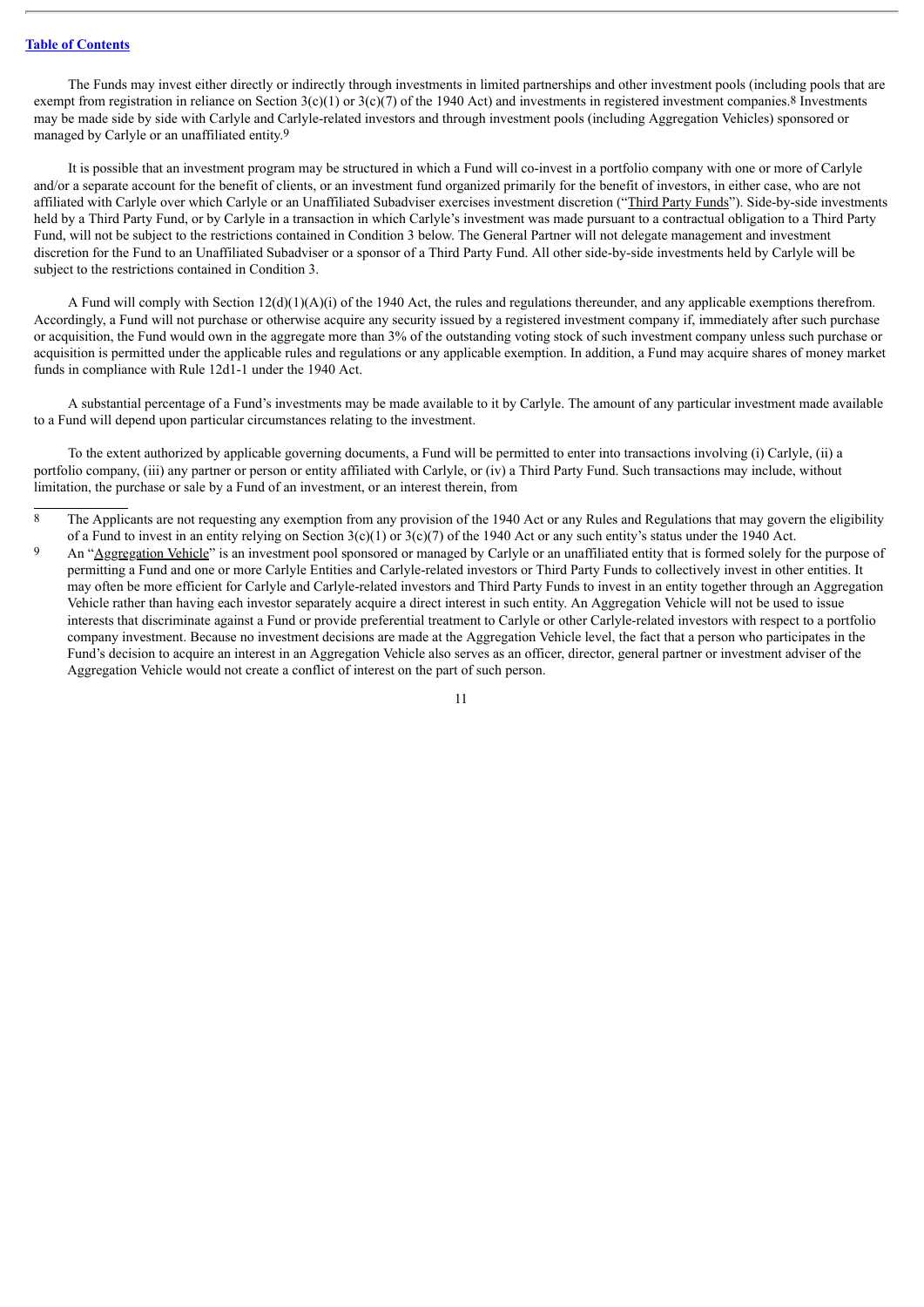or to Carlyle or a Third Party Fund, acting as principal. Additionally, Carlyle (including the General Partner) may receive fees or other compensation and expense reimbursement in various forms for services rendered to companies or other entities in which the Funds invest. Such fees or other compensation may include, without limitation, transaction fees, closing fees, monitoring fees, advisory fees, placement fees, organization or service fees, financing fees, management fees, directors' fees, performance-based fees, fees for brokerage and clearing services and compensation in the form of carried interests entitling Carlyle to share disproportionately in income or capital gains or similar compensation. Employees of Carlyle may serve as officers or directors of such entities pursuant to rights held by a Fund or Carlyle or other funds managed by Carlyle to designate such officers or directors, and receive officers' and directors' fees and expense reimbursements in connection with such services. Carlyle reserves the right not to charge or to waive all or a part of any such fees or other compensation that a Fund otherwise might incur or bear indirectly or to reduce any fees that it charges to a Fund by all or a portion of such fees. Any such fees or other compensation or expense reimbursement received by Carlyle generally will not be shared with the Funds.

Carlyle Entities may also engage in activities in the normal course of their investment management and related financial services businesses that may conflict with the interests of the Investors. For example, Carlyle Entities may have pre-existing relationships with companies in which a Fund invests. Carlyle Entities may represent potential buyers and sellers of, or may be involved in the restructuring of, a company in which the Fund may have an investment interest, and the Fund may thus be limited or precluded from investing in or selling securities issued by such a company due to legal, regulatory, contractual or other limitations.

Carlyle Entities may come into possession of material non-public information concerning specific companies and a Fund's investment flexibility may be constrained as a consequence of Carlyle's inability to use the information for investment purposes, for example due to insider trading restrictions. Furthermore, a Carlyle Entity may act as a broker for both a Fund and for another person on the other side of the transaction. These potential conflicts of interest, to the extent relevant to an investment in a Fund, will be disclosed to the Investors.

## <span id="page-13-0"></span>F. Distributions

The allocation of profits and losses of a Fund will be determined in compliance with applicable tax rules and regulations and in accordance with the governing documents if the Fund is a partnership for U.S. federal income tax purposes. Cash in the amounts apportioned to the General Partner (if any) may be distributed to the General Partner. Unless otherwise specifically provided in the governing documents, the capital accounts of the Investors in a Fund that is a partnership for U.S. federal income tax purposes will not be reduced below zero. Distributions of by a Fund of profits and capital will be made at the time and in the amounts determined by the General Partner in accordance with the terms of the governing documents. The General Partner will have discretion in distributing cash and other proceeds from the Fund's investments as well as capital to the Investors.

The General Partner may, in its sole discretion, establish reserves for liabilities and expenses of the Fund, invest such proceeds in temporary investments and/or hold back such proceeds and use them to fund the Fund's liabilities and capital commitments. Securities being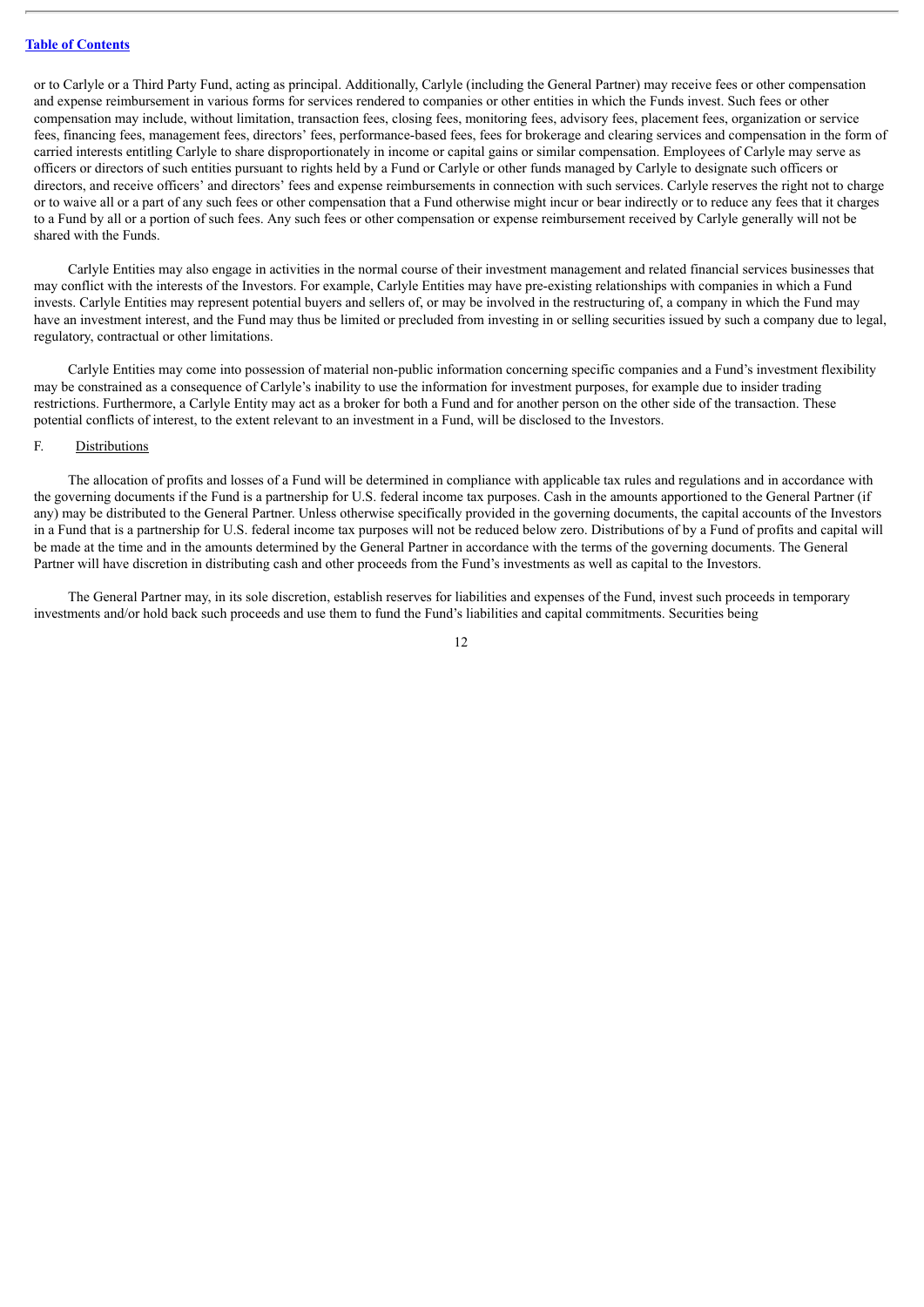distributed in kind will be valued at fair market value in good faith by the General Partner or by an independent third-party appointed by the General Partner. At the discretion of the General Partner, distributions may also be made to enable the investors to pay taxes on attributable income or to comply with applicable tax rules and regulations.

## <span id="page-14-0"></span>G. Reports and Accounting

A Fund will send its Investors an annual financial statement within 120 days after the end of each fiscal year of the Fund, or as soon as practicable after the end of the Fund's fiscal year. The annual financial statement will be audited<sup>10</sup> by an independent certified public accountant. In addition, as soon as practicable after the end of each fiscal year of a Fund, a report will be sent to each Investor setting forth the information with respect to such Investor's share of income, gains, losses, credits and other items, as necessary, for U.S. federal and state income tax purposes resulting from the operation of the Fund during that year.

The value of an Investor's Interests will be determined at such times as the General Partner or the Investment Adviser deems appropriate or necessary; however, such valuation will be done at least annually at the Fund's fiscal year end. The General Partner or the Investment Adviser will value the assets held by a Fund in good faith in accordance with the procedures described in the Fund's governing documents.

In addition, to the extent provided in the governing documents, a Fund will provide a non-U.S. investor with such information as may be reasonably necessary to enable such Investor to prepare the necessary non-U.S. income tax returns, provided that each such Investor has notified the General Partner of the specific information required by the jurisdiction(s) for which such Investor will be preparing income tax returns reasonably in advance of the time that such information will be required, and provided further that complying with such information request does not impose an undue or disproportionate burden on the General Partner of the applicable Fund.

## <span id="page-14-1"></span>H. Fund Term and Dissolution

The term of a Fund will be set forth in its governing documents. Each Fund may be dissolved prior to the expiration of its term upon the occurrence of certain specified events, also set forth in its governing documents. Upon dissolution of a Fund, the Fund's assets will be distributed in accordance with its governing documents.

## <span id="page-14-2"></span>III. Request for Relief and Legal Analysis

The Applicants respectfully request that the Commission issue an Order pursuant to Sections 6(b) and 6(e) of the 1940 Act exempting the Funds from all provisions of the 1940 Act and the rules and regulations under the 1940 Act, except Sections 9, 17, 30, 36 through 53, and the Rules and Regulations. With respect to Sections 17(a), (d), (e), (f), (g), and (j) and 30(a), (b), (e), and (h) of the 1940 Act and the Rules and Regulations, and Rule 38a-1 under the 1940 Act, the Applicants request a limited exemption as set forth in this Application.

 $10$  "Audit" will have the meaning defined in Rule 1-02(d) of Regulation S-X.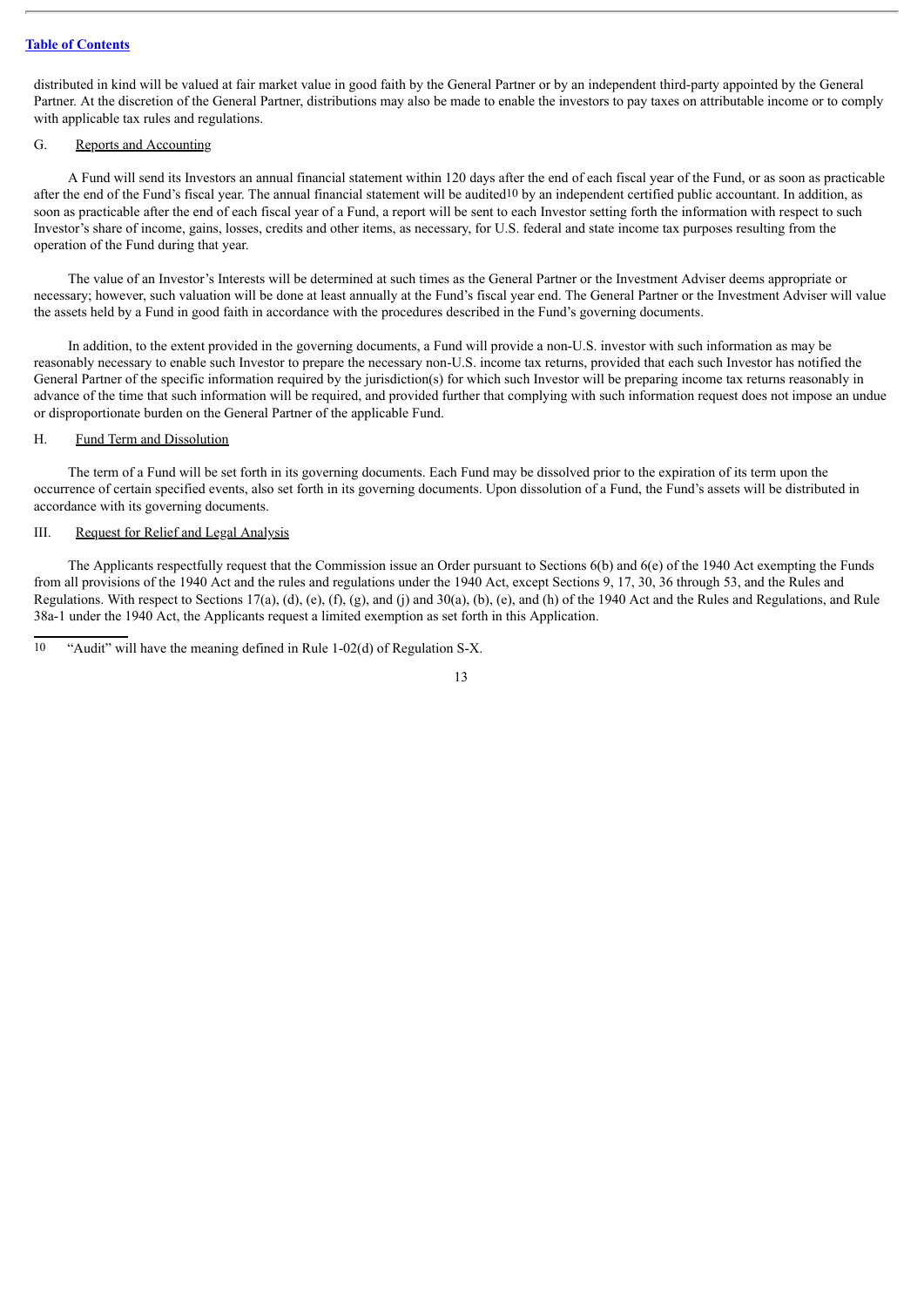The Applicants state that any Funds offered in reliance on Rule 6b-1 under the 1940 Act prior to a final determination on the Application by the Commission will comply with all of the terms and conditions stated in the most recent version of the Application filed with the Commission.

## <span id="page-15-0"></span>A. Status as Employees' Securities Companies

Each Fund will be an "employees' securities company" as that term is defined in Section  $2(a)(13)$  of the 1940 Act. Under Section 6(b) of the 1940 Act, the Commission is required, upon application, to exempt an employees' securities company if and to the extent that the exemption is consistent with the protection of investors. Section 6(b) requires the Commission to give due weight to, among other things: (i) the form of organization and the capital structure of the company; (ii) the persons who will own and control the company's voting securities, evidences of indebtedness and other securities; (iii) the prices at which securities issued by the company will be sold and any applicable sales load; (iv) the disposition of the proceeds of the securities issued by the company; (v) the character of securities in which those proceeds will be invested; and (vi) the existence of any relationship between the company and the issuers of securities held by the company. The Applicants submit that the Commission should grant the requested relief on the basis of these factors as applied to the Funds.

Section 7 of the 1940 Act generally prohibits investment companies that are not registered under Section 8 of the 1940 Act from selling or redeeming their securities. Under Section 6(e) of the 1940 Act, the Commission, in connection with any Order exempting an investment company from any provision of Section 7 of the 1940 Act, may require that certain provisions apply to such company, and to other persons in their transactions and relations with such company, as though the company were registered under the 1940 Act, if the Commission deems such requirements necessary or appropriate in the public interest or for the protection of investors.

## <span id="page-15-1"></span>B. Community of Interests

The Applicants assert that the protections afforded by the 1940 Act are generally unnecessary for a Fund in view of the community of economic and other interests among the Investors and Carlyle. The community of interest is based on (i) Carlyle's concern with the morale of its employees and the ability of Carlyle to attract and retain highly qualified personnel and (ii) the absence of any public group of investors in the Funds.

The Applicants also note that a Fund's investment program will be conceived and organized by persons who may be directly or indirectly investing, or eligible to invest, in such Fund. Further, the Funds will not be promoted to Eligible Employees by persons outside of Carlyle seeking to profit from fees for investment advice or from the distribution of securities.

Carlyle represents, as to each Fund, that:

1. Carlyle will control the Fund within the meaning of Section  $2(a)(9)$  of the 1940 Act. Carlyle, the General Partner and any other person acting for or on behalf of a Fund shall act in the best interest of the Fund and its security holders.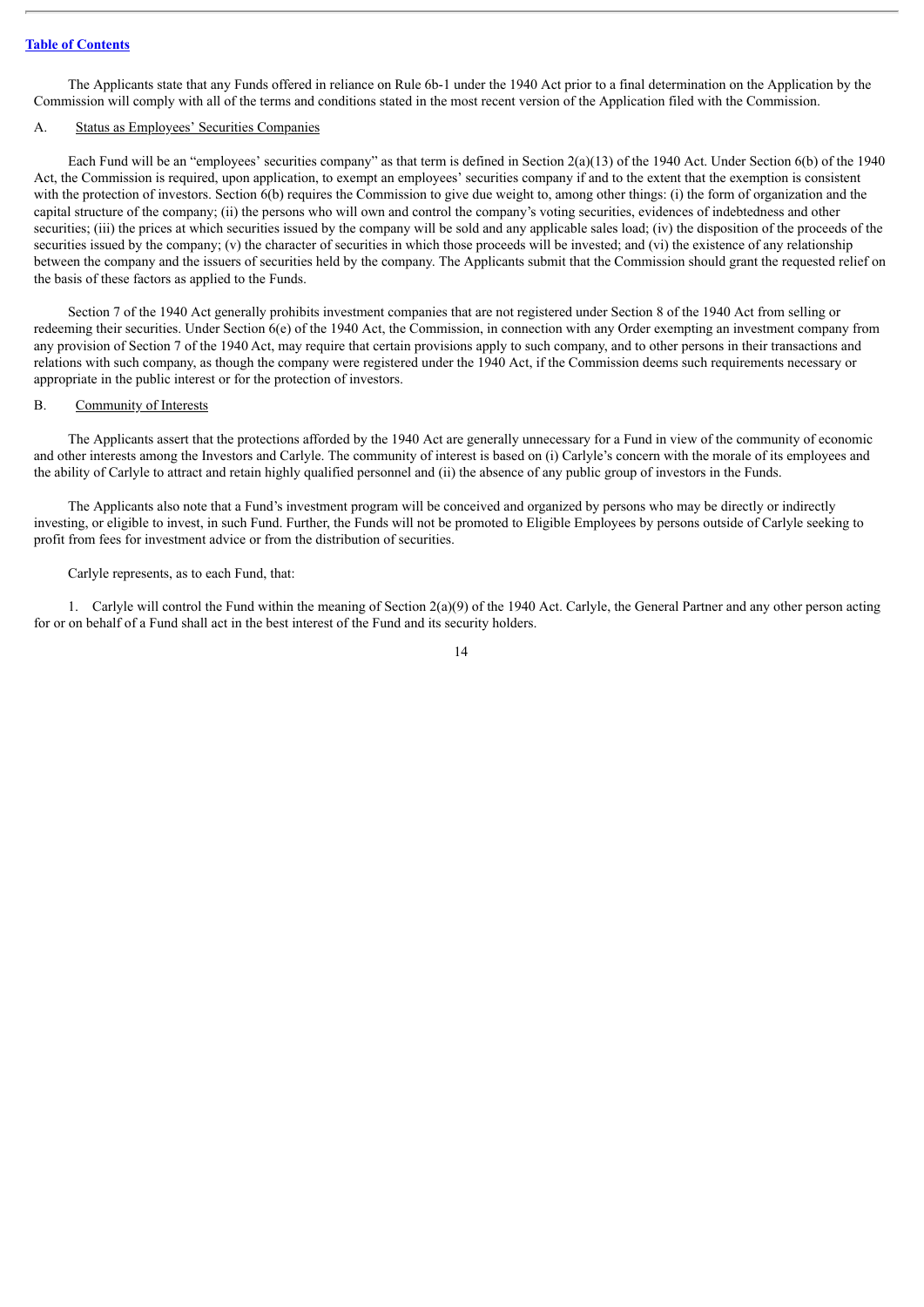2. Whenever Carlyle, the General Partner or any other person acting for or on behalf of the Fund is required or permitted to make a decision, take or approve an action, or omit to do any of the foregoing in such person's discretion, then such person shall exercise such discretion in accordance with reasonableness and good faith and any fiduciary duties owed to the Fund and its security holders. Any person that acts for or on behalf of a Fund, including any General Partner of a Fund and any member of an investment committee of a Fund, will be (as applicable) an "employee, officer, director, member of an advisory board, investment adviser, or depositor" of the Funds or Carlyle within the meaning of Sections 9 and 36 of the 1940 Act and will be subject to those sections.

3. The governing documents for, and any other contractual arrangement regarding, the Fund, will not contain any provision which protects or purports to protect Carlyle, the General Partner or their delegates (if any) against any liability to the Fund or its security holders to which such person would otherwise be subject by reason of willful misconduct, bad faith or gross negligence in the performance of such person's duties.

## <span id="page-16-0"></span>C. Burdens of Compliance

The Applicants maintain that requiring the Funds to comply with the various provisions of the 1940 Act would present the Funds with unnecessary burdens. As noted above, the operation of the Funds is not likely to result in the abuses that the 1940 Act was designed to remedy. In addition, the Applicants note that substantial protection is available to investors (i) with respect to matters such as valuations and access of Investors to reports and (ii) by the governing documents of each Fund restricting the General Partner's authority to make certain amendments to the governing documents without the requisite amount of consents from the Investors.

#### <span id="page-16-1"></span>D. Specific Relief

#### <span id="page-16-2"></span>1. Section  $17(a)$

Section 17(a) of the 1940 Act generally prohibits any affiliated person of a registered investment company or any affiliated person of such affiliated person, acting as principal, from knowingly selling or purchasing any security or other property to or from the investment company.

The Applicants request an exemption from Section 17(a) of the 1940 Act to the extent necessary to (a) permit Carlyle or a Third Party Fund (or any "affiliated person," as defined in the 1940 Act, of Carlyle or a Third Party Fund), acting as principal, to purchase or sell securities or other property to or from any Fund or any company controlled by such Fund; and (b) permit a Fund to invest in or engage in any transaction with Carlyle, acting as principal, (i) in which such Fund, any company controlled by such Fund or Carlyle or any Third Party Fund has invested or will invest, or (ii) with which such Fund, any company controlled by such Fund or Carlyle or any Third Party Fund is or will become otherwise affiliated. The transactions to which any Fund is a party will be effected only after a determination by the General Partner that the requirements of Conditions 1, 2 and 6 below have been satisfied. In addition, these transactions will be effected only to the extent not prohibited by the applicable governing documents. To the extent any of the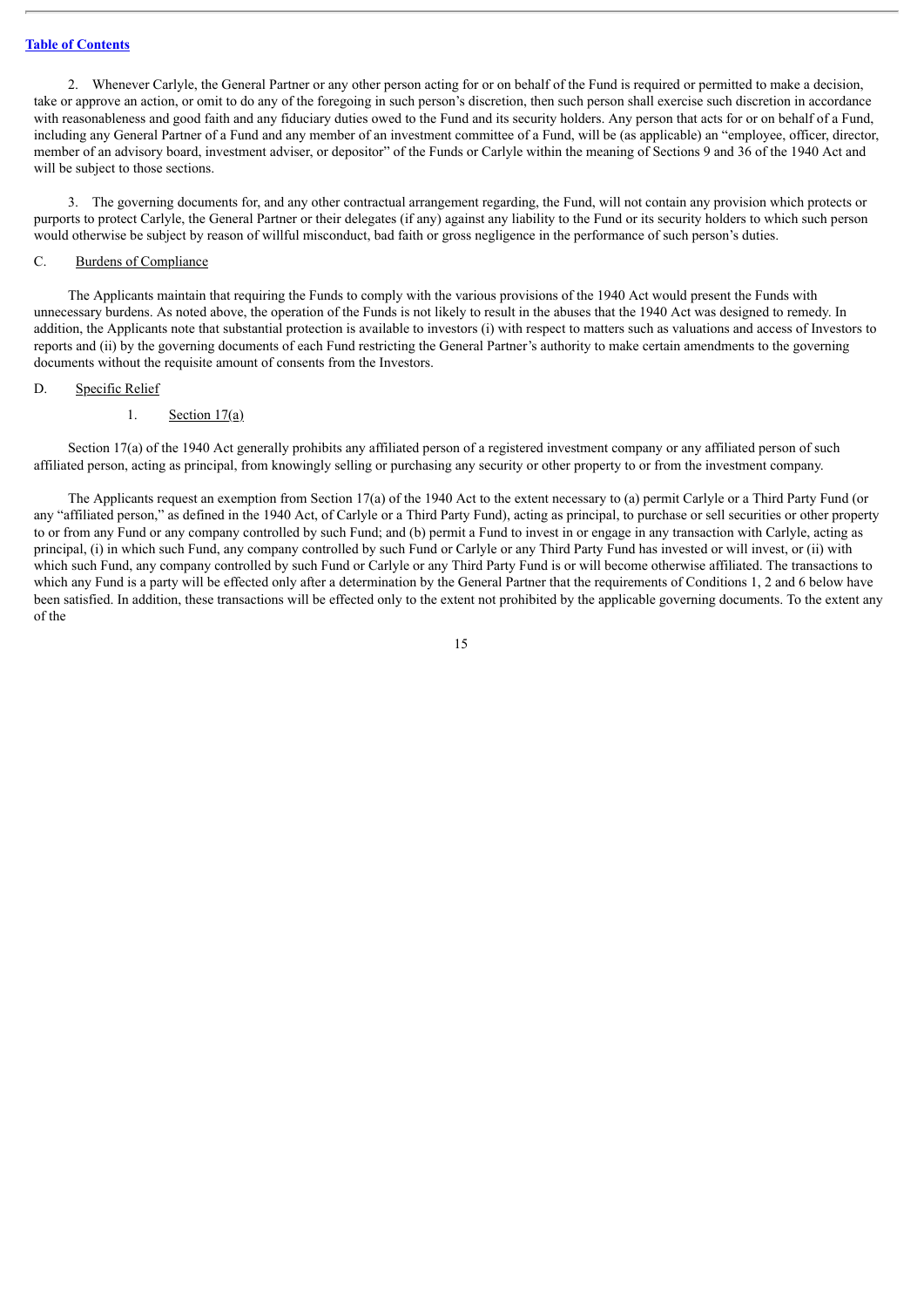transactions described under the request for exemption from Section 17(d) (and Rule 17d-1) would come within the purview of Section 17(a), such transactions are incorporated hereunder and an exemption from such section is also requested.

The requested relief will not extend to any transactions between a Fund and an Unaffiliated Subadviser or an affiliated person of an Unaffiliated Subadviser or between a Fund and any person who is not an employee, officer or director of Carlyle or is an entity outside of Carlyle and is an affiliated person of the Fund as defined in Section 2(a)(3)(E) of the 1940 Act (an "Advisory Person") or any affiliated person of such a person.

The Applicants submit that the exemption it seeks from Section 17(a) of the 1940 Act will be consistent with the purposes of the Funds and the protection of investors. Investors will be informed in a Fund's informational memorandum or governing documents of the possible extent of the Fund's dealings with Carlyle and of the potential conflicts of interest that may exist. As professionals engaged in financial services businesses, the Investors will be able to evaluate the risks associated with those dealings. The Applicants assert that, moreover, the community of interest among the Investors and Carlyle will serve to reduce the risk of abuse in transactions involving Carlyle.

The considerations described above will protect each Fund and limit the possibilities of conflict of interest and abuse of the type that Section 17(a) was designed to prevent. Consistent with the foregoing, the Funds agree to abide by the conditions set forth below to the relief requested from Section 17(a). In addition, Carlyle, on behalf of the Funds, represents that any transactions otherwise subject to Section 17(a) of the 1940 Act, for which exemptive relief has not been requested, would require approval of the Commission.

## <span id="page-17-0"></span>2. Section 17(d) and Rule 17d-1

Section 17(d) of the 1940 Act and Rule 17d-1 thereunder prohibit any affiliated person or principal underwriter of a registered investment company, or any affiliated person of such person or principal underwriter, acting as principal, from participating in any joint arrangement with the investment company unless authorized by the Commission. The Applicants request relief to permit affiliated persons of the Funds (including without limitation the General Partner, the Investment Adviser, Carlyle, or any Third-Party Fund), or affiliated persons of any such persons, to participate in, or effect any transaction in connection with, any joint enterprise or other joint arrangement or profit-sharing plan in which a Fund or a company controlled by the Funds is a participant. The relief requested would permit, among other things, co-investments by the Funds, Third Party Funds and individual members or employees, officers, directors or Consultants of Carlyle making their own individual investment decisions apart from Carlyle. To the extent any of the transactions described under the request for relief from Section 17(a) would come within the purview of Section 17(d), such transactions are incorporated hereunder and relief from such section is also requested.

The requested relief will not extend to any transaction in which an Unaffiliated Subadviser or an Advisory Person, or an affiliated person of either such person, has an interest, except in connection with a Third Party Fund sponsored by an Unaffiliated Subadviser.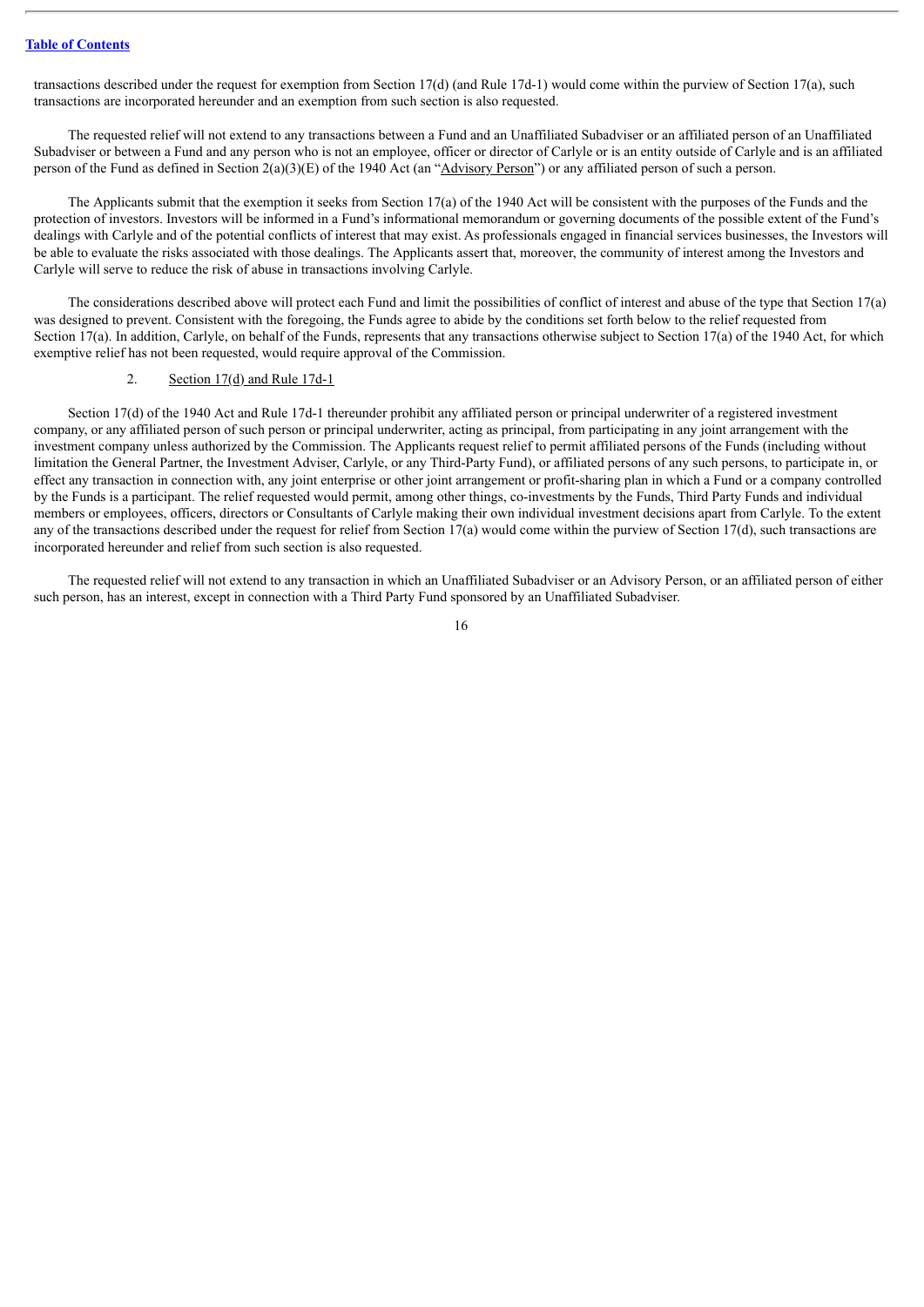The Applicants submit that investments will be made by a Fund because of its affiliation with Carlyle. The Applicants also submit that the types of investment opportunities often considered by a Fund require each participant in the transaction to make funds available in an amount that may be substantially greater than what a Fund (including its Eligible Employees and Qualified Participants) may be able to make available on its own. The Applicants contend that, as a result, the only way in which a Fund (and thus its Eligible Employees and Qualified Participants) may be able to participate in these opportunities is to co-invest with Carlyle. The Applicants note that each Fund will be primarily organized for the benefit of Eligible Employees as an incentive for them to remain with Carlyle and for the generation and maintenance of goodwill. The Applicants believe that, if co-investments with Carlyle are prohibited, the appeal of the Funds would be significantly diminished. The Applicants assert that Eligible Employees wish to participate in such co-investment opportunities because they believe that (i) the resources of Carlyle enable it to analyze investment opportunities to an extent that Eligible Employees would not be able to duplicate, (ii) investments recommended by Carlyle will not be generally available to investors even of the financial status of the Eligible Employees, and (iii) Eligible Employees will be able to pool their investment resources, thus achieving greater diversification of their individual investment portfolios.

The Applicants assert that the flexibility to structure co-investments and joint investments will not involve abuses of the type Section 17(d) and Rule 17d-1 were designed to prevent. The Applicants state that the concern that permitting co-investments by Carlyle and a Fund might lead to less advantageous treatment of the Fund should be mitigated by the fact that Carlyle will be acutely concerned with its relationship with the investors in the Fund and the fact that senior officers and directors of Carlyle will be investing in the Fund. In addition, the Applicants assert that compliance with Section 17(d) would cause the Fund to forgo investment opportunities simply because the Funds, an Investor, the General Partner or any other affiliated person of the Fund (or any affiliated person of such affiliated person) made a similar investment.

Co-investments with Third Party Funds, or by a Carlyle Entity pursuant to a contractual obligation to a Third Party Fund, will not be subject to Condition 3 below. The Applicants note that it is common for a Third Party Fund to require that Carlyle invest its own capital in Third Party Fund investments and that Carlyle investments be subject to substantially the same terms as those applicable to the Third Party Fund. The Applicants believe it is important that the interests of the Third Party Fund take priority over the interests of the Funds and that the Third Party Fund not be burdened or otherwise affected by activities of the Funds. In addition, the Applicants assert that the relationship of a Fund to a Third Party Fund is fundamentally different from a Fund's relationship to Carlyle. The Applicants contend that the focus of, and the rationale for, the protections contained in the requested relief are to protect the Funds from any overreaching by Carlyle in the employer/employee context, whereas the same concerns are not present with respect to the Funds vis-à-vis a Third Party Fund.

In summary, the requested relief under Section 17(d) of the 1940 Act is necessary in light of the purpose of each Fund. Given the criteria for Eligible Employees and the conditions with which the Funds have agreed to comply, the requested relief is appropriate in light of the purposes of the 1940 Act.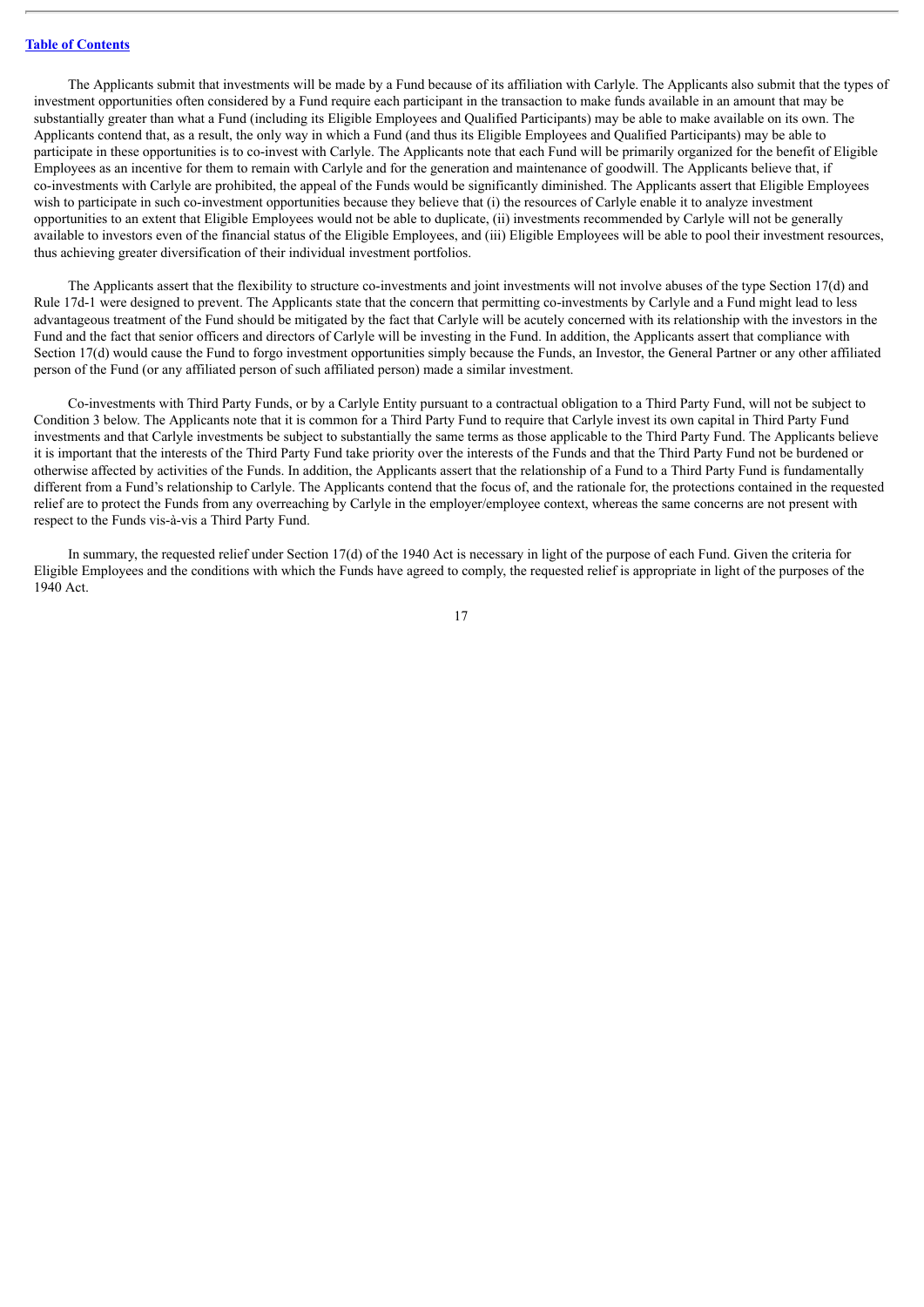The considerations described above will protect each Fund and limit the possibilities of conflict of interest and abuse of the type which Section 17(d) was designed to prevent. Consistent with the foregoing, the Funds agree to abide by the conditions set forth below to the relief requested from Section 17(d) and Rule 17d-1. In addition, the Applicants represent that any transactions otherwise subject to Section 17(d) of the 1940 Act and Rule 17d-1 thereunder, for which exemptive relief has not been requested, would require approval by the Commission.

## <span id="page-19-0"></span>3. Section  $17(e)$  and Rule 17e-1

Section 17(e) of the 1940 Act and Rule 17e-1 under the 1940 Act limit the compensation an affiliated person may receive when acting as agent or broker for a registered investment company. The Applicants request an exemption from Section 17(e) to permit Carlyle (including the General Partner) that acts as an agent or broker to receive placement fees, advisory fees, brokerage fees or other compensation from a Fund in connection with the purchase or sale by the Fund of securities, provided that the fees or other compensation are deemed "usual and customary." The Applicants state that for the purposes of the Application, fees or other compensation that are charged or received by Carlyle will be deemed "usual and customary" only if (i) the Fund is purchasing or selling securities with other unaffiliated third parties, including Third Party Funds, (ii) the fees or other compensation being charged to the Fund (directly or indirectly) are also being charged to the unaffiliated third parties, including Third Party Funds, and (iii) the amount of securities being purchased or sold by the Fund (directly or indirectly) does not exceed 50% of the total amount of securities being purchased or sold by the Fund (directly or indirectly) and the unaffiliated third parties, including Third Party Funds. The Applicants assert that, because Carlyle does not wish to appear to be favoring the Funds, compliance with Section 17(e) would prevent a Fund from participating in transactions where the Fund is being charged lower fees than unaffiliated third parties also participating in the transaction. The concerns of overreaching and abuse that Section 17(e) and Rule 17e-1 were designed to prevent are alleviated by the conditions that ensure that the fees or other compensation paid by a Fund to Carlyle are those negotiated at arm's length with unaffiliated third parties.

Rule 17e-1(b) under the 1940 Act requires that a majority of directors who are not "interested persons" (as defined in Section 2(a)(19) of the 1940 Act) take actions and make approvals regarding commissions, fees, or other remuneration. Rule 17e-1(c) under the 1940 Act requires the board of directors of an investment company relying on the rule to satisfy the fund governance standards set forth in Rule 0-1(a)(7) (the "Fund Governance" Standards"). The Applicants request an exemption from Rule 17e-1 to the extent necessary to permit each Fund to comply with the rule without having a majority of the directors11 of a General Partner who are not interested persons take actions and make determinations as set forth in paragraph (b) of the rule and without having to satisfy the standards set forth in paragraph (c) of the rule. The Applicants state that because all the directors or other governing body of a General Partner will be affiliated persons, without the relief requested, a Fund could not comply with Rule 17e-1. The Applicants state that each Fund will comply with Rule 17e-1 by having a majority of the

<sup>11</sup> All references to directors or boards of directors of the General Partner made herein are intended to include the substantial equivalent in respect of an entity that does not have a board of directors (e.g., "managers" or "boards of managers" of a Delaware limited liability company).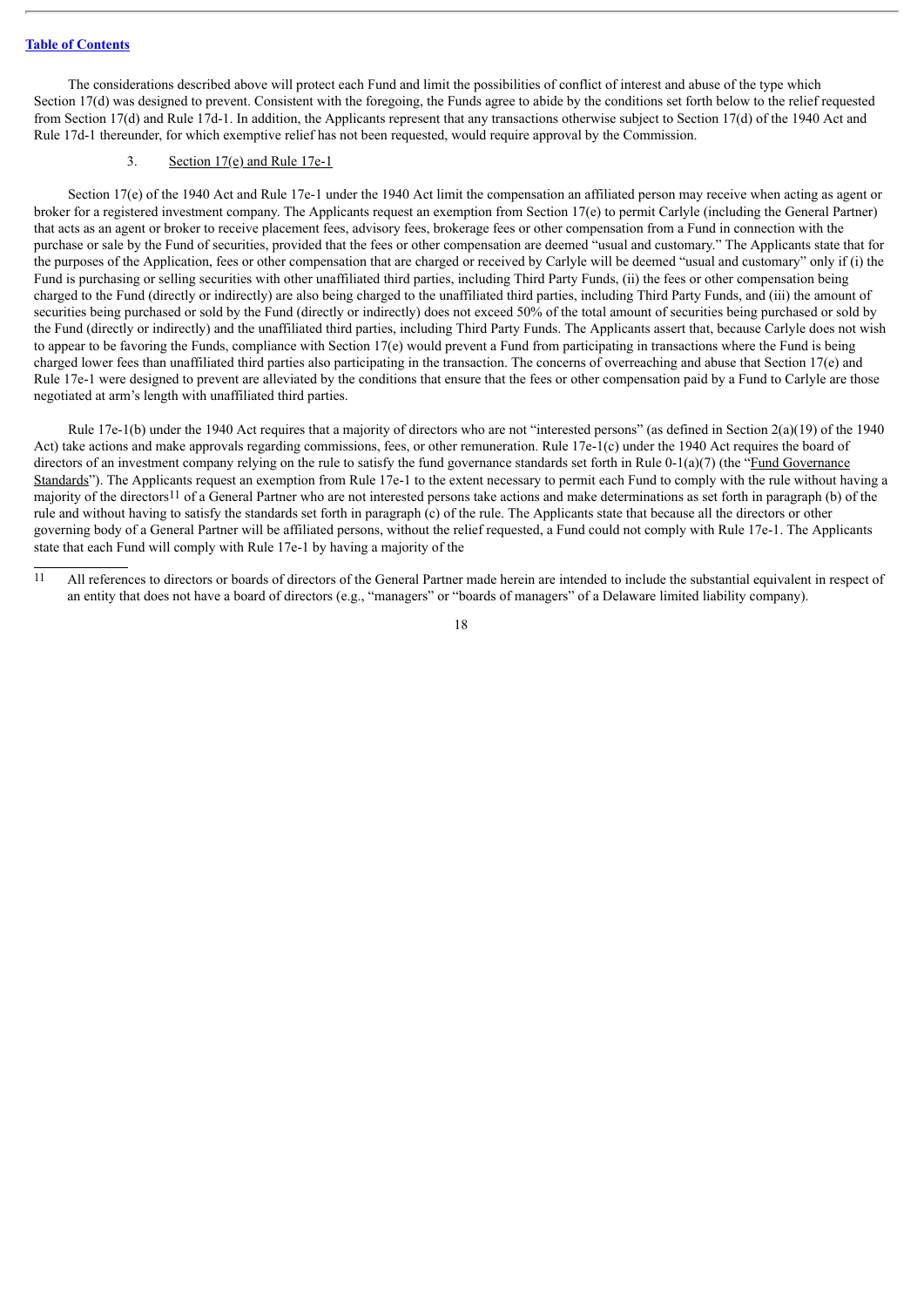directors (or members of a comparable body) of the Fund or its General Partner take such actions and make such approvals as set forth in the rule. The Applicants state that each Fund will otherwise comply with Rule 17e-1.

## <span id="page-20-0"></span>4. Section  $17(f)$

Section 17(f) of the 1940 Act provides that the securities and similar investments of a registered management investment company must be placed in the custody of a bank, a member of a national securities exchange or the company itself in accordance with Commission rules. Rule 17f-1 under the 1940 Act specifies the requirements that must be satisfied for a registered management investment company to maintain custody of its securities and similar investments with a company that is a member of a national securities exchange. The Applicants request relief from Section 17(f) of the 1940 Act and subsections (a), (b) (to the extent such subsection refers to contractual requirements), (c) and (d) of Rule 17f-1 under the 1940 Act to the extent necessary to permit Carlyle to act as custodian for a Fund without a written contract. Since there is a close association between a Fund and Carlyle, requiring a detailed written contract would expose the Fund to unnecessary burden and expense. The Applicants also request relief from the requirement in paragraph (b)(4) of the rule that an independent accountant periodically verify the Fund's assets held by the custodian. The Applicants believe that, because of the community of interest between Carlyle and the Funds and the existing requirement for an independent audit, compliance with this requirement would be unnecessary. Except as set forth above, a Fund relying on Rule 17f-1 will otherwise comply with the provisions of the rule.

Section 17(f) of the 1940 Act designates the entities that may act as investment company custodians, and Rule 17f-2 under the 1940 Act specifies the requirements that must be satisfied for a registered management investment company to act as a custodian of its own investments. The Applicants request relief from Section 17(f) of the 1940 Act and Rule 17f-2 under the 1940 Act to permit the following exceptions from the requirements of Rule 17f-2: (i) a Fund's investments may be kept in the locked files of Carlyle or the General Partner or the Investment Adviser; (ii) for purposes of paragraph (d) of the rule, (a) employees of the General Partner (or Carlyle) will be deemed to be employees of the Funds, (b) officers or managers of the General Partner (or Carlyle) will be deemed to be officers of the Fund, and (c) the General Partner or its board of directors will be deemed to be the board of directors of the Fund; and (iii) in place of the verification procedure under paragraph (f) of the rule, verification will be effected quarterly by two employees, each of whom will have sufficient knowledge, sophistication and experience in business matters to perform such examination. With respect to certain Funds, some of their investments may be evidenced only by partnership agreements, participation agreements or similar documents, rather than by negotiable certificates that could be misappropriated. The Applicants assert that, for such a Fund, these instruments are most suitably kept in the files of Carlyle, the General Partner or the Investment Adviser, where they can be referred to as necessary. The Applicants will comply with all other provisions of Rule 17f-2.

#### <span id="page-20-1"></span>5. Section  $17(g)$  and Rule  $17g-1$

Section 17(g) of the 1940 Act and Rule 17g-1 under the 1940 Act generally require the bonding of officers and employees of a registered investment company who have access to its securities or funds. Rule 17g-1 requires that a majority of directors who are not interested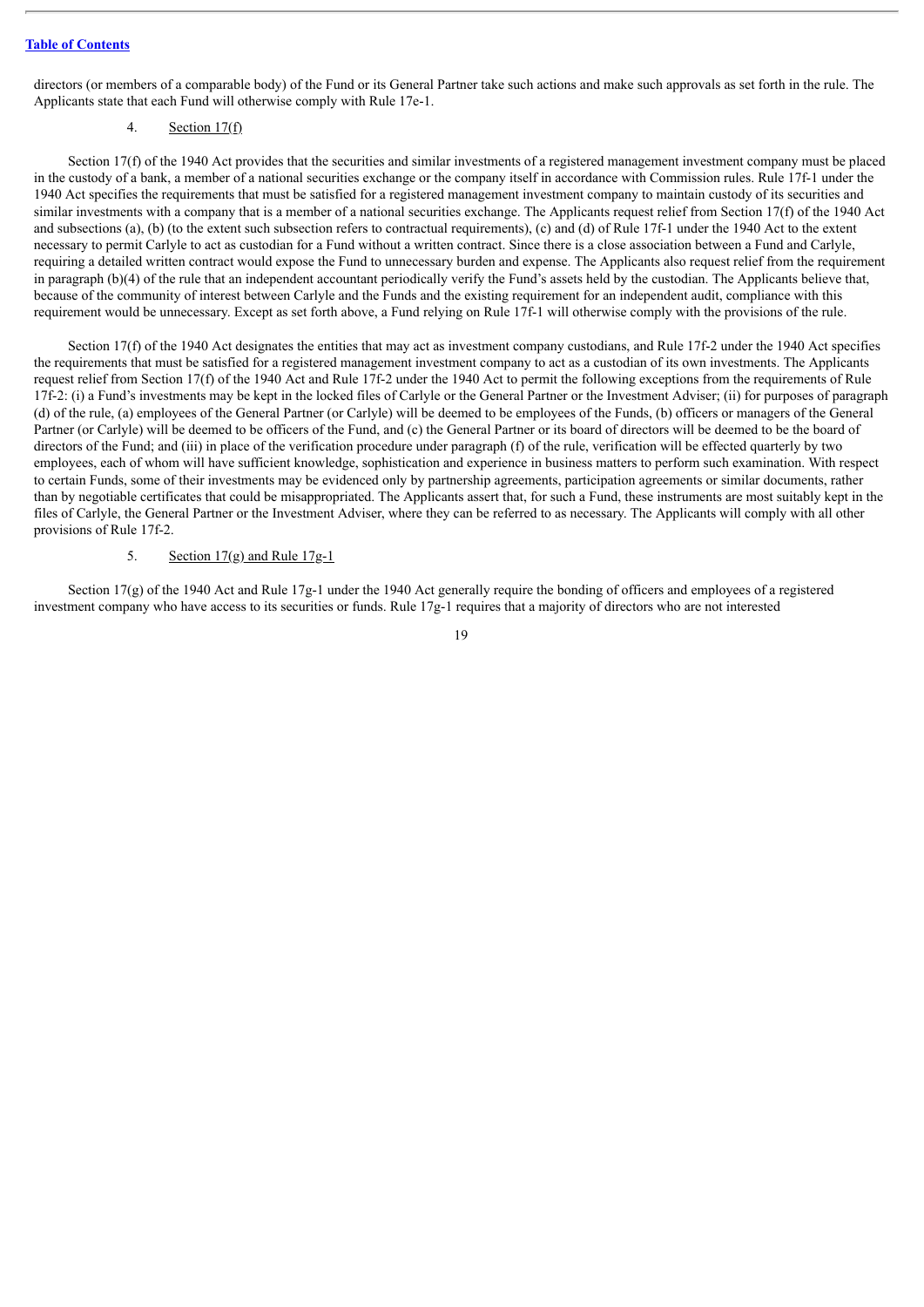persons of a registered investment company take certain actions and give certain approvals relating to fidelity bonding. Paragraph (g) of Rule 17g-1 sets forth certain materials relating to the fidelity bond that must be filed with the Commission and certain notices relating to the fidelity bond that must be given to each member of the investment company's board of directors. Paragraph (h) of Rule 17g-1 provides that an investment company must designate one of its officers to make the filings and give the notices required by paragraph (g). Paragraph (j) of Rule  $17g-1$  exempts a joint insured bond provided and maintained by an investment company and one or more parties from the prohibitions on joint transactions contained in Section 17(d) of the 1940 Act and the rules thereunder.

The Applicants request relief to the extent necessary to permit the General Partner's board of directors or other governing body, who may be deemed interested persons, to take actions and make determinations as set forth in the rule. The Applicants also request an exemption from the requirements of: (i) paragraph (g) of Rule 17g-1 relating to the filing of copies of fidelity bonds and related information with the Commission and the provision of notices to the board of directors; (ii) paragraph (h) of the rule relating to the appointment of a person to make the filings and provide the notices required by paragraph (g); and (iii) paragraph (j)(3) of the rule relating to compliance with the Fund Governance Standards. The Funds will comply with all other requirements of Rule 17g-1.

The Applicants state that, because all directors or other governing body of the General Partner will be affiliated persons, a Fund could not comply with Rule 17g-1 without the requested relief. In light of the purpose of the Funds, and the community of interest among the Funds and between the Funds and the General Partner, the Applicants believe that little purpose would be served by this requirement even if it were feasible.

The Applicants believe that the filing requirements are burdensome and unnecessary as applied to the Funds. The applicable General Partner will maintain the materials otherwise required to be filed with the Commission by paragraph (g) of Rule 17g-1 and agree that all such materials will be subject to examination by the Commission and its staff. The General Partner will designate a person to maintain the records otherwise required to be filed with the Commission under paragraph (g) of the rule. The Applicants submit that no purpose would be served in complying with the requirements of the rule related to filing information with the Commission. While filing information related to fidelity bonds may serve to protect public investors, as employees' securities companies, the Funds will not have public investors. Exempting the Funds from these provisions does not diminish investor protections, as Investors will receive the protections offered by the Funds' compliance with other provisions of Rule 17g-1. Moreover, the Funds will not be making other filings with the Commission, such as those related to a registration statement, and no purpose would be served by establishing filing requirements solely for Rule 17g-1.

In addition, the Applicants maintain that the notices otherwise required to be given to each member of the board of directors of an investment company by paragraph (g) of Rule 17g-1 would be unnecessary as the Funds do not and will not have boards of directors. The General Partner of a Fund will be the functional equivalent of the board of directors of an investment company. As stated above, the applicable General Partner appoints the person responsible for maintaining the information that would otherwise be filed with the Commission under paragraph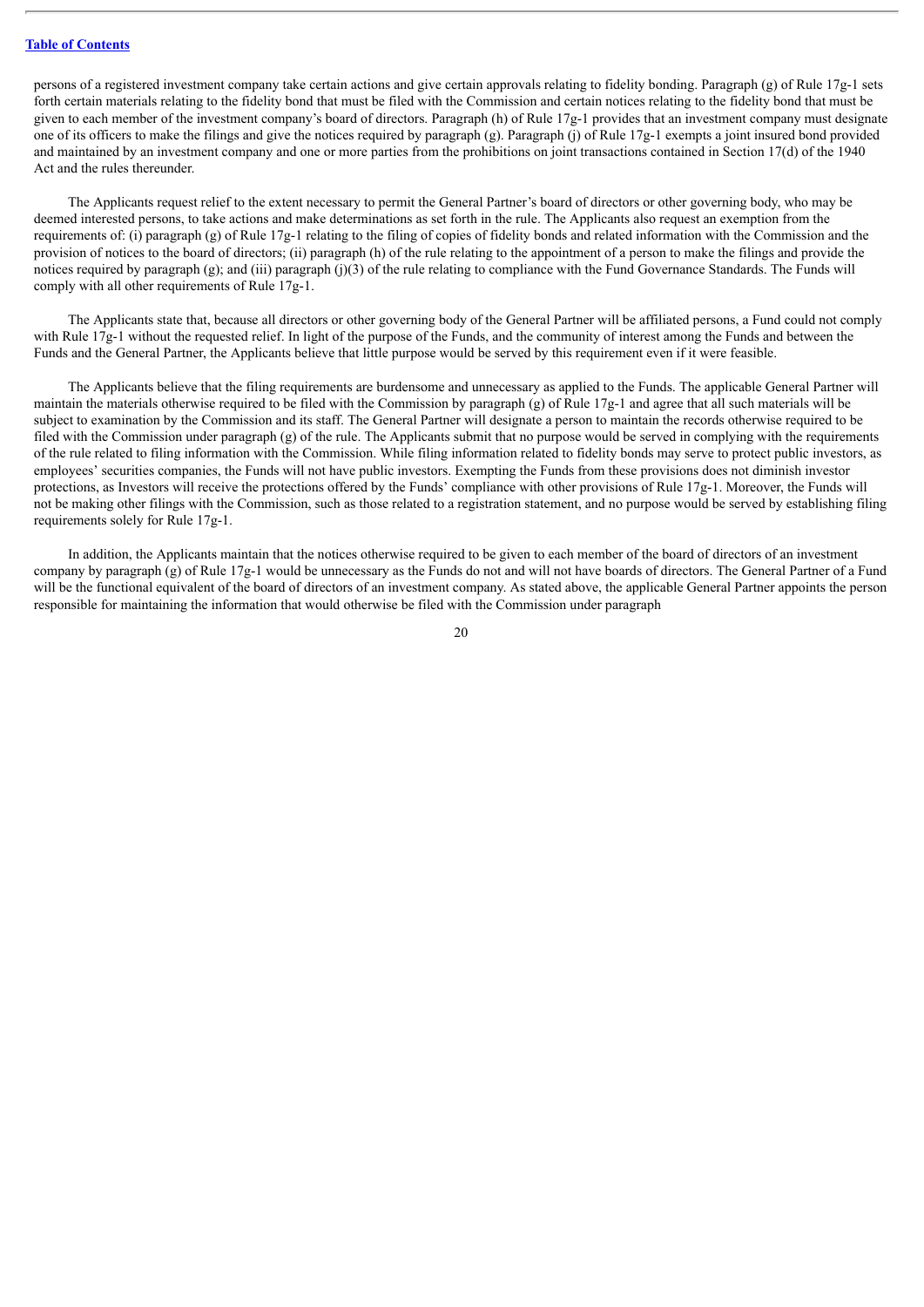$(g)$  of the rule and has access to all such information. The information that would otherwise be filed with the Commission under paragraph  $(g)$  of the rule includes the full scope of the information for which notices would otherwise be given to the board of directors under the rule. It therefore would be unnecessary to give notices to the General Partner regarding this information.

For the same reasons, the Applicants believe that the requirements relating to disinterested directors and their counsel in paragraphs (j)(3) of Rule 17g-1 are burdensome and unnecessary as applied to the Funds. As discussed above, the Funds will have no boards of directors, and therefore it is not feasible to require the approval of joint fidelity bonds by disinterested directors of the Funds. Moreover, in light of the purpose of the Funds and the community of interest among the Funds and between the Funds and the applicable General Partner, the Applicants believe that little purpose would be served by this requirement even if it were feasible. The Applicants also state that each Fund will otherwise comply with Rule 17g-1. The fidelity bond of each Fund will cover Carlyle's employees who have access to the securities and funds of the Fund.

## <span id="page-22-0"></span>6. Section  $17(i)$  and Rule  $17j-1$

Section 17(j) of the 1940 Act and paragraph (b) of Rule 17j-1 under the 1940 Act make it unlawful for certain enumerated persons to engage in fraudulent or deceptive practices in connection with the purchase or sale of a security held or to be acquired by a registered investment company. Rule 17j-1 also requires that every registered investment company adopt a written code of ethics and that every access person of a registered investment company report personal securities transactions. The Applicants request relief from Section 17(j) and the provisions of Rule 17j-1, except for the antifraud provisions of paragraph (b), because they are unnecessarily burdensome as applied to the Funds. Requiring each Fund to adopt a written code of ethics and requiring access persons to report each of their securities transactions would be time consuming and expensive and would serve little purpose in light of, among other things, the community of interest among the participants in the Fund by virtue of their common association with Carlyle (either as employees or Consultants of Carlyle) and the substantial and largely overlapping protections afforded by the conditions with which such Fund has agreed to comply. The Applicants believe that the requested exemption is consistent with the purposes of the 1940 Act, because the dangers against which Section 17(j) and Rule 17<sub>1</sub>-1 are intended to guard are not present in the case of any Fund. The relief requested will only extend to Carlyle Entities and is not requested with respect to any Unaffiliated Subadviser or Advisory Person.

## <span id="page-22-1"></span>7. Sections  $30(a)$ , (b), (e) and (h)

The Applicants request an exemption from the requirements in Sections 30(a), 30(b) and 30(e) of the 1940 Act, and the Rules and Regulations, that registered investment companies prepare and file with the Commission and mail to their shareholders certain periodic reports and financial statements. The Applicants contend that the forms prescribed by the Commission for periodic reports have little relevance to the Funds and would entail administrative and legal costs that outweigh any benefit to the Investors. The Applicants request relief to the extent necessary to permit each Fund to report annually to its Investors as described herein. The Applicants also request an exemption from Section 30(h) of the 1940 Act to the extent necessary to exempt the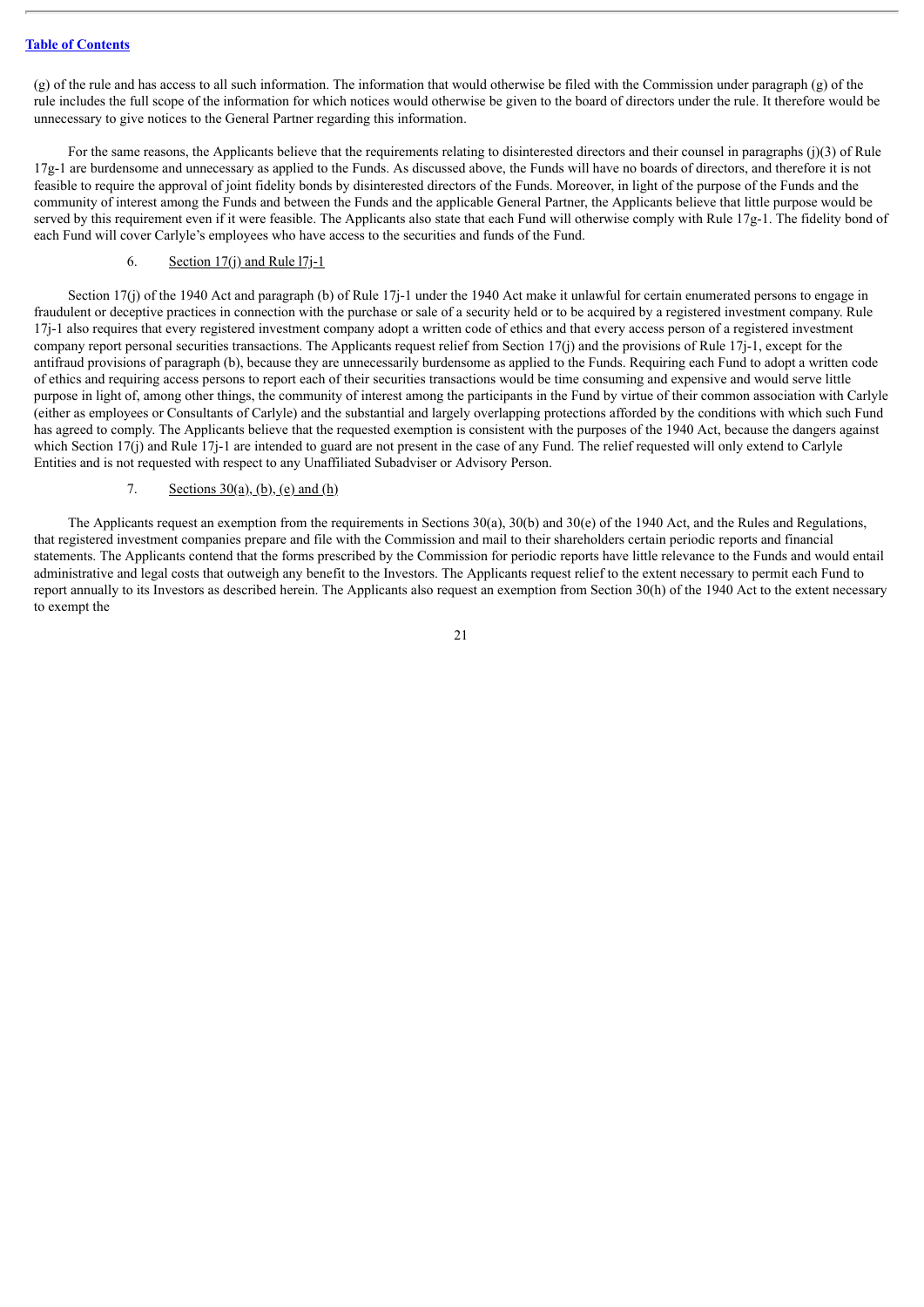General Partner of each Fund, members of the General Partner, any board of managers or directors or committee of Carlyle's employees to whom the General Partner may delegate its functions, and any other persons who may be deemed to be members of an advisory board of a Fund, or any other persons otherwise subject to Section 30(h), from filing Forms 3, 4 and 5 under Section 16(a) of the 1934 Act with respect to their ownership of Interests in the Fund. The Applicants assert that, because there will be no trading market and the transfers of Interests will be severely restricted, these filings are unnecessary for the protection of investors and burdensome to those required to make them.

## <span id="page-23-0"></span>8. Rule 38a-1

Rule 38a-1 requires that every registered investment company adopt and implement written compliance policies and procedures and review those policies and procedures annually. Rule 38a-1 also requires the designation of a chief compliance officer, and requires the chief compliance officer to report directly to the fund's board.

Each Fund will comply with Rule 38a-1(a), (c) and (d), except that (i) since the Fund does not have a board of directors, the board of directors or other governing body of the General Partner will fulfill the responsibilities assigned to the Fund's board of directors under the rule, and (ii) since the board of directors or other governing body of the General Partner does not have any disinterested members, (a) approval by a majority of the disinterested board members required by Rule 38a-1 will not be obtained, and (b) the Funds will comply with the requirement in Rule 38a-1(a)(4)(iv) that the chief compliance officer meet with the independent directors by having the chief compliance officer meet with the board of directors or other governing body of the General Partner as constituted.

Each Fund will adopt written policies and procedures reasonably designed to prevent violations of the terms and conditions of this Application, will appoint a chief compliance officer and will comply with the terms and conditions of this Application.

## <span id="page-23-1"></span>IV. Applicants' Conditions

The Applicants agree that any order granting the requested relief will be subject to the following conditions:

1. Each proposed transaction involving a Fund otherwise prohibited by Section 17(a) or Section 17(d) of the 1940 Act and Rule 17d-1 under the 1940 Act to which a Fund is a party (the "Section 17 Transactions") will be effected only if the applicable General Partner determines that (i) the terms of the Section 17 Transaction, including the consideration to be paid or received, are fair and reasonable to the Investors of the Fund and do not involve overreaching of the Fund or its Investors on the part of any person concerned, and (ii) the Section 17 Transaction is consistent with the interests of the Investors, the Fund's organizational documents and the Fund's reports to its Investors.12

12 If a Fund invests through an Aggregation Vehicle and such investment is a Section 17 Transaction, this condition will apply with respect to both the investment in the Aggregation Vehicle and any investment by the Aggregation Vehicle of Fund assets.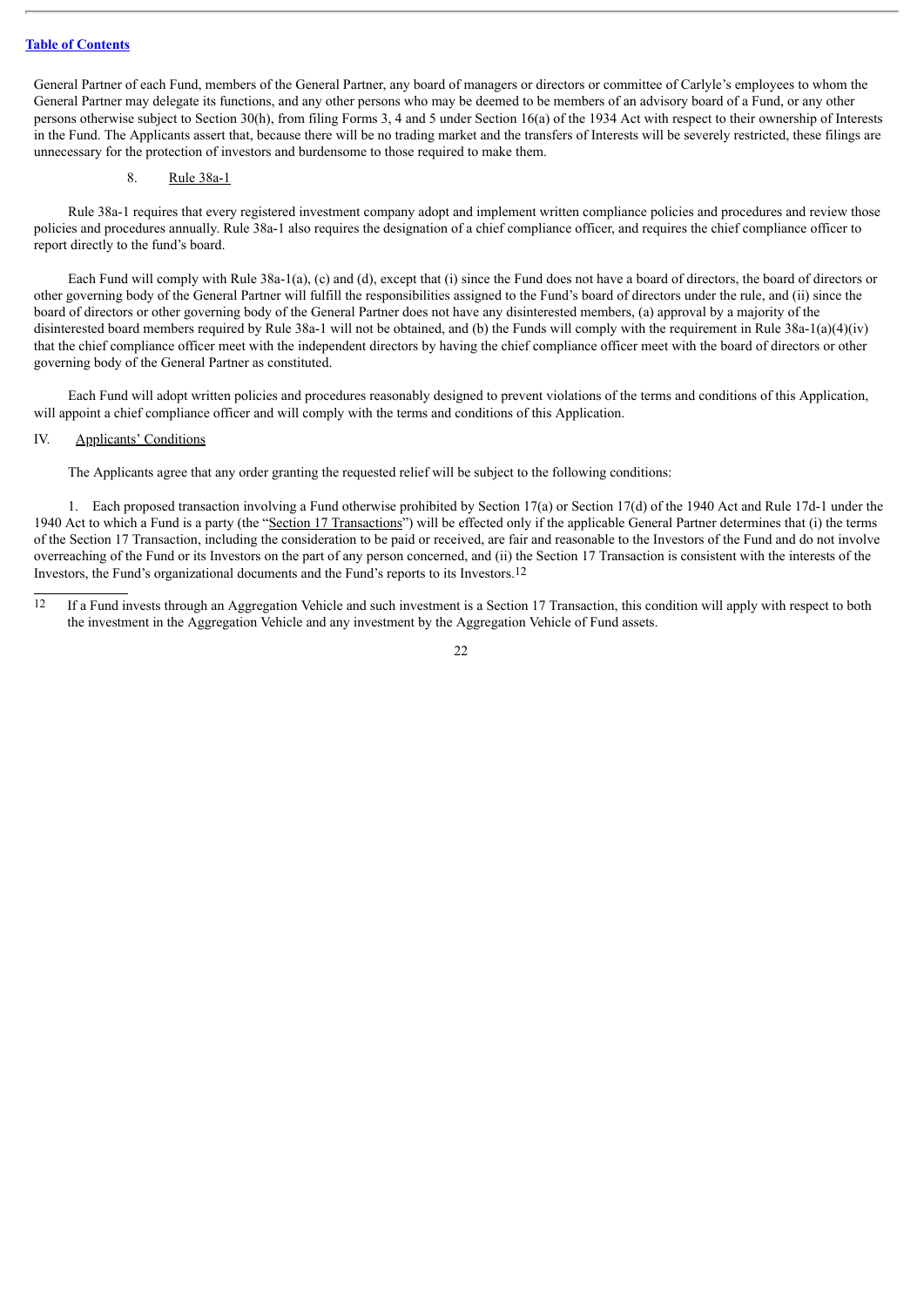In addition, the applicable General Partner of a Fund will record and preserve a description of all Section 17 Transactions, the General Partner's findings, the information or materials upon which the findings are based and the basis for the findings. All such records will be maintained for the life of the Fund and at least six years thereafter and will be subject to examination by the Commission and its staff.13

2. The General Partner of each Fund will adopt, and periodically review and update, procedures designed to ensure that reasonable inquiry is made, prior to the consummation of any Section 17 Transaction, with respect to the possible involvement in the transaction of any affiliated person or promoter of or principal underwriter for the Fund or any affiliated person of such person, promoter or principal underwriter.

3. The General Partner of each Fund will not invest the funds of the Fund in any investment in which an Affiliated Co-Investor (as defined below) has acquired or proposes to acquire the same class of securities of the same issuer and where the investment transaction involves a joint enterprise or other joint arrangement within the meaning of Rule 17d-1 in which the Fund and an Affiliated Co-Investor are participants (each such investment, a "Rule 17d-1 Investment"), unless any such Affiliated Co-Investor, prior to disposing of all or part of its investment, (i) gives the General Partner sufficient, but not less than one day's, notice of its intent to dispose of its investment, and (ii) refrains from disposing of its investment unless the Fund has the opportunity to dispose of the Fund's investment prior to or concurrently with, on the same terms as and pro rata with, the Affiliated Co-Investor.14 The term "Affiliated Co-Investor" with respect to any Fund means any person who is (i) an "affiliated person" (as such term is defined in Section 2(a)(3) of the 1940 Act) of the Fund (other than a Third Party Fund), (ii) Carlyle, (iii) an officer or director of Carlyle, (iv) an Eligible Employee, or (v) an entity (other than a Third Party Fund) in which Carlyle acts as a general partner or has a similar capacity to control the sale or other disposition of the entity's securities. The restrictions contained in this condition, however, shall not be deemed to limit or prevent the disposition of an investment by an Affiliated Co-Investor (i) to its direct or indirect wholly owned subsidiary, to any company (a "Parent") of which the Affiliated Co-Investor is a direct or indirect wholly owned subsidiary or to a direct or indirect wholly owned subsidiary of its Parent, (ii) to immediate family members of the Affiliated Co-Investor, including step or adoptive relationships, or a trust or other investment vehicle established for any Affiliated Co-Investor or any such immediate family member, or (iii) when the investment is comprised of securities that are (a) listed on a national securities exchange registered under Section 6 of the 1934 Act, (b) NMS stocks pursuant to Section 11A(a)(2) of the 1934 Act and Rule 600(a) of Regulation NMS thereunder, (c) government securities as defined in Section 2(a)(16) of the 1940 Act or other securities that meet the definition of "Eligible" Security" in Rule 2a-7 under the 1940 Act, or (d) listed or traded on any foreign securities exchange or board of trade that satisfies regulatory requirements under the law of the jurisdiction in which such foreign securities exchange or board of trade is organized similar to those that apply to a national securities exchange or a national market system for securities.

13 Each Fund will preserve the accounts, books and other documents required to be maintained in an easily accessible place for the first two years.

14 If a Fund invests in a Rule 17d-1 Investment through an Aggregation Vehicle, the requirements of clauses (i) and (ii) of this sentence shall apply to both the Affiliated Co-Investor's disposition of such Rule 17d-1 Investment and, if the Affiliated Co-Investor also holds a Rule 17d-1 Investment through such Aggregation Vehicle, its disposition of all or part of its investment in the Aggregation Vehicle.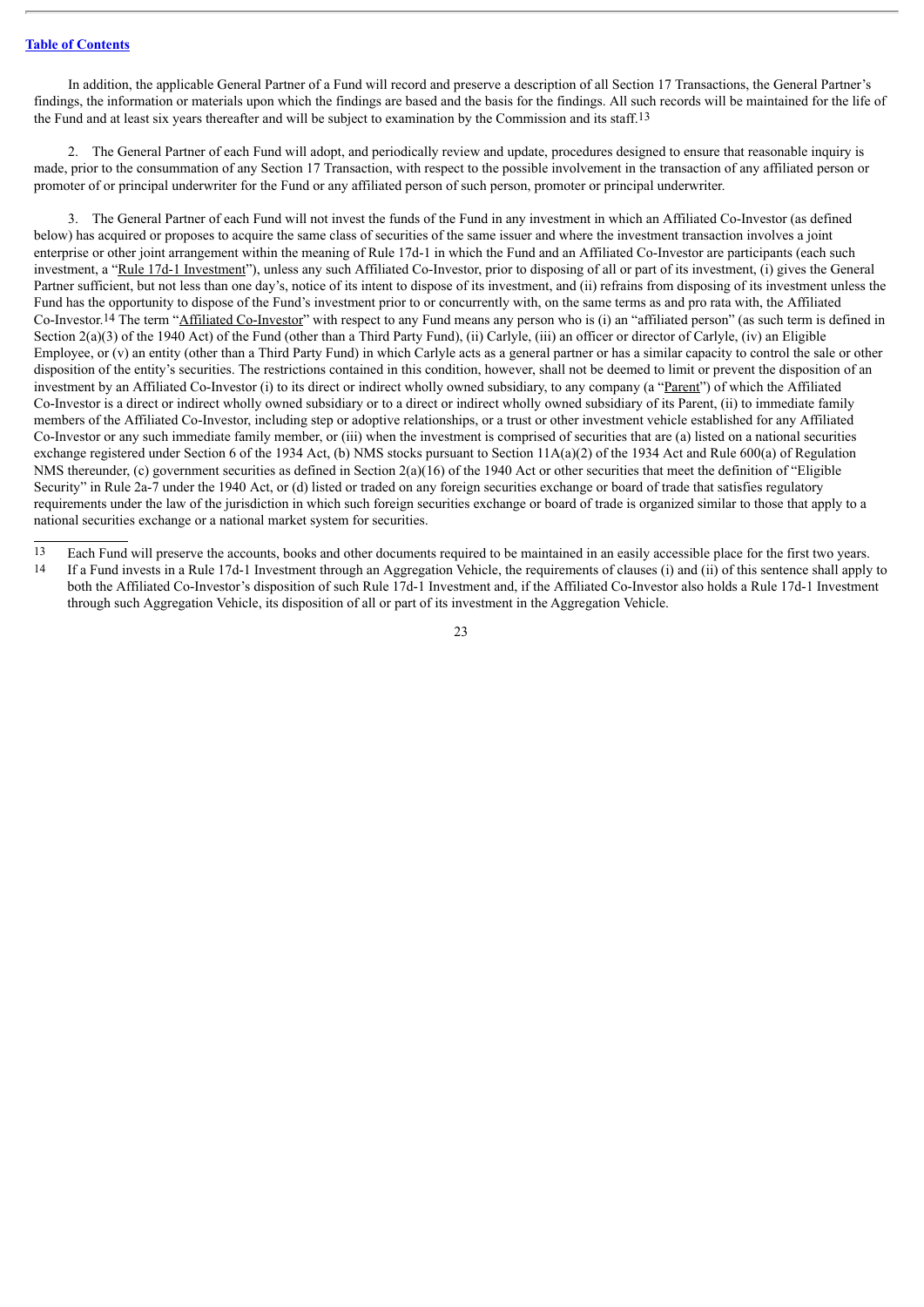4. Each Fund and its General Partner will maintain and preserve, for the life of each Fund and at least six years thereafter, such accounts, books and other documents constituting the record forming the basis for the audited financial statements that are to be provided to the Investors in the Fund, and each annual report of the Fund required to be sent to the Investors, and agree that all such records will be subject to examination by the Commission and its staff.15

5. Within 120 days after the end of each fiscal year of each Fund, or as soon as practicable thereafter, the General Partner of each Fund will send to each Investor having an Interest in the Fund at any time during the fiscal year then ended Fund financial statements audited by the Fund's independent accountants, except under certain circumstances in the case of a Fund formed to make a single portfolio investment. In such cases, the Fund may send unaudited financial statements, but each Investor will receive financial statements of the single portfolio investment audited by such entity's independent accountants. At the end of each fiscal year, the General Partner will make or cause to be made a valuation of all of the assets of the Fund as of such fiscal year end in a manner consistent with customary practice with respect to the valuation of assets of the kind held by the Fund. In addition, within 120 days after the end of each fiscal year of each Fund (or as soon as practicable thereafter) the General Partner will send a report to each person who was an Investor at any time during the fiscal year then ended, setting forth such tax information as shall be necessary for the preparation by the Investor of that person's federal and state income tax returns and a report of the investment activities of the Fund during that fiscal year.

6. If a Fund makes purchases or sales from or to an entity affiliated with the Fund by reason of an officer, director or employee of Carlyle (i) serving as an officer, director, general partner, manager or investment adviser of the entity (other than an entity that is an Aggregation Vehicle), or (ii) having a 5% or more investment in the entity, such individual will not participate in the Fund's determination of whether or not to effect the purchase or sale.

#### <span id="page-25-0"></span>V. Procedural Matters

Pursuant to Rule 0-2(f) under the 1940 Act, the Applicants state that their address is as indicated on the cover page of this Application. The Applicants further state that all written communications concerning this Application should be directed to the address set forth on the cover page. The Applicants request that the Commission issue the requested order pursuant to Rule 0-5 under the 1940 Act without a hearing being held.

Pursuant to Rule 0-2(c)(1) under the 1940 Act, each Applicant states that under the provisions of such Applicant's governing instruments, the responsibility for the management of its affairs and business is vested in its officers or other governing body, as applicable. Each Applicant represents that the undersigned individual is authorized to file this Application in its name and on its behalf.

15 Each Fund will preserve the accounts, books, and other documents required to be maintained in an easily accessible place for the first two years.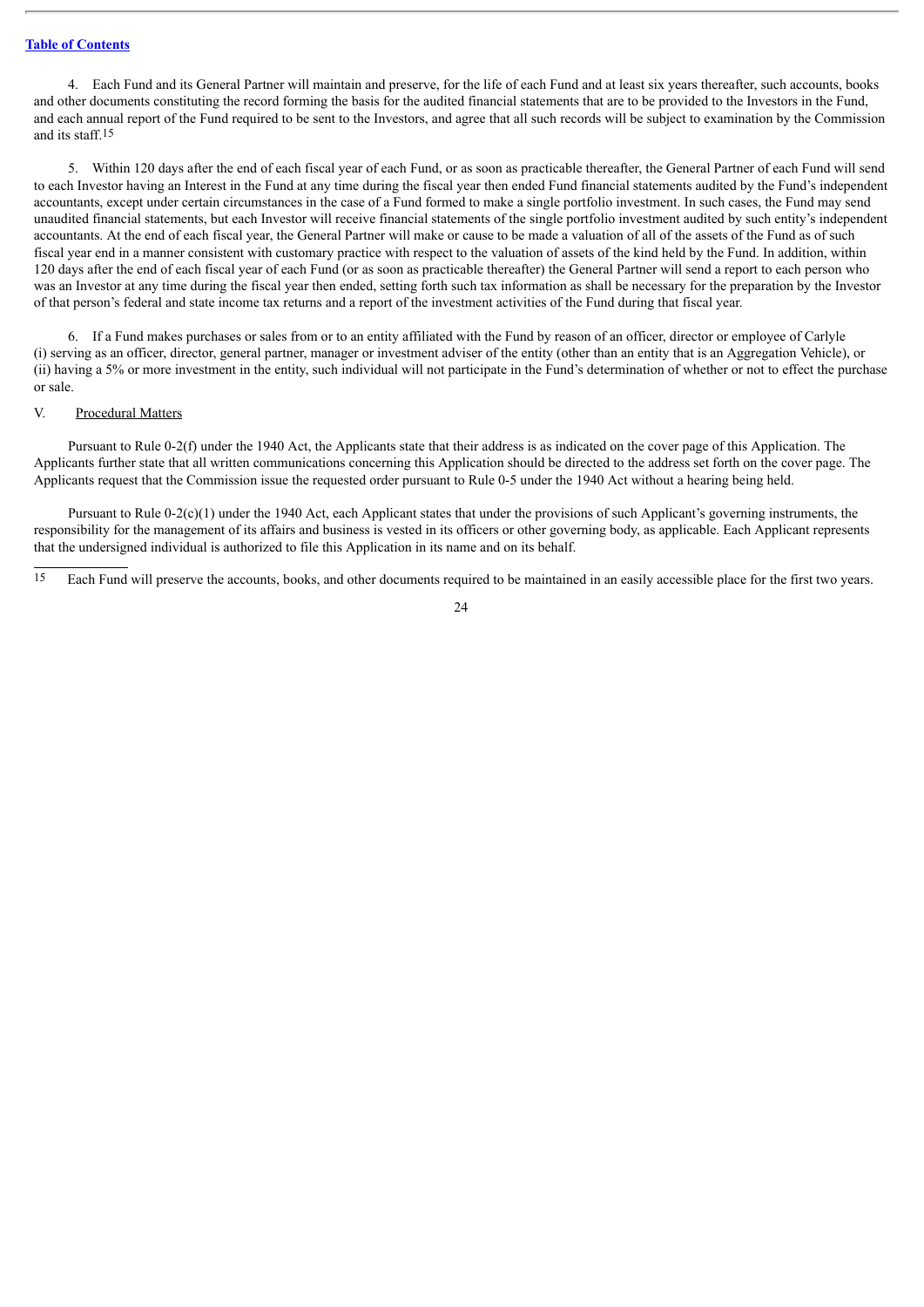For the foregoing reasons, the Applicants request that the Commission enter an order pursuant to Sections  $6(b)$  and  $6(e)$  of the 1940 Act granting the Applicants the relief sought by this Application.

Each Applicant named below has caused this Application to be duly signed on its behalf on May 20, 2022. The certifications required by Rule  $0-2(c)(1)$  under the 1940 Act are attached as Exhibit A of this Application, and the verification required by Rule 0-2(d) under the 1940 Act is attached as Exhibit B of this Application.

## <span id="page-26-0"></span>VI. Conclusion

The above exemptions are being requested because they are considered necessary or relevant to the operations of each Fund as an investment program uniquely adapted to the needs of employees of Carlyle. The exemptions requested are necessary to create an attractive investment program for Eligible Employees and to enable the investment activities of each Fund to maintain the community of interest among all investors. It is respectfully submitted that the protections provided in the sections of the 1940 Act from which exemptions have been requested are not necessary, appropriate, or consistent with the protection of investors provided by the 1940 Act in view of the substantial community of interest among all the parties and the fact that each Fund is or will be an "employees' securities company" as defined in Section  $2(a)(13)$  of the 1940 Act.

On the basis of the foregoing, each Applicant submits that all the requirements contained in Rule 0-2 under the 1940 Act relating to the signing and filing of this Application have been complied with and that the undersigned, who has signed and filed this Application on behalf of each Applicant, is fully authorized to do so.

#### **THE CARLYLE GROUP INC.**

By : /s/ Jeffrey W. Ferguson

Name: Jeffrey W. Ferguson Title: General Counsel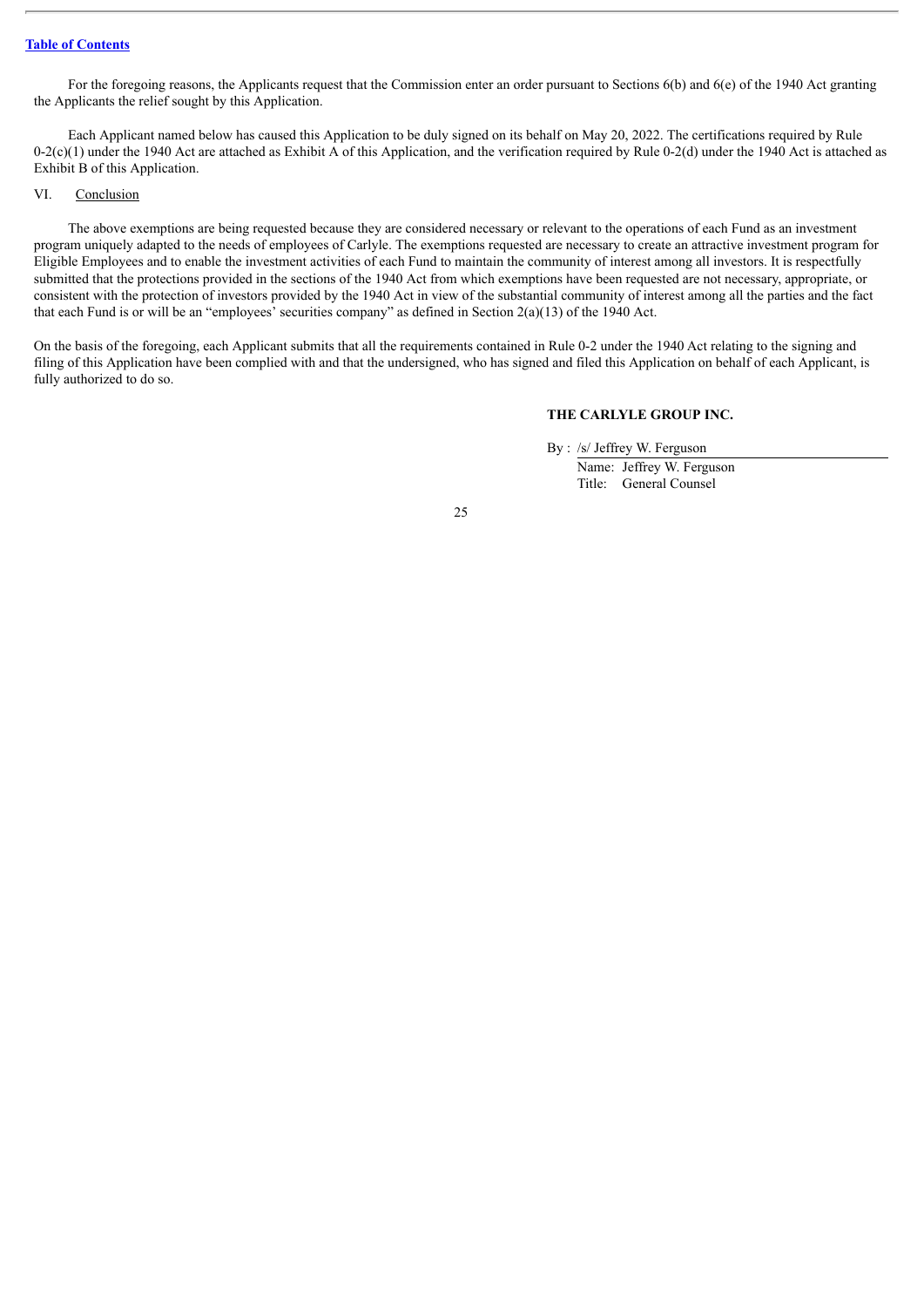#### **C P V I I I C O I N V E S T M E N T B , L .P.**

#### By: TC Group VIII, L.P., its General Partner

By : /s/ Jeremy Anderson

Name: Jeremy Anderson Title: Authorized Person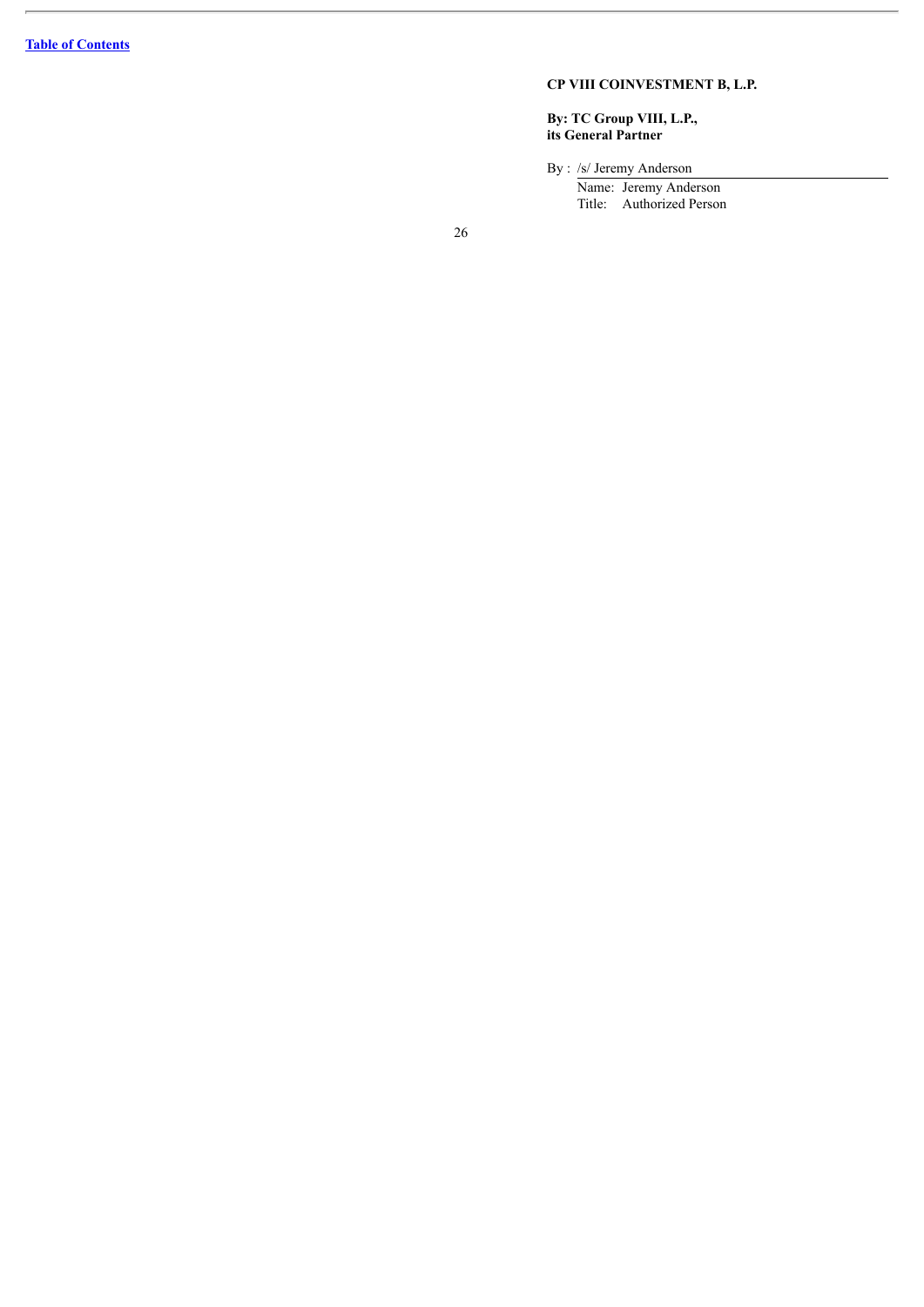## **Authorization**

## **Officer's Certificate**

The undersigned, being a duly appointed officer of The Carlyle Group Inc., does hereby certify that this Application is signed by Jeffrey W. Ferguson, General Counsel of The Carlyle Group Inc., pursuant to the general authority vested in him as such under his appointment as General Counsel of The Carlyle Group Inc.

IN WITNESS WHEREOF, I have set my hand this 20th of May, 2022.

## **THE CARLYLE GROUP INC.**

By : /s/ Jeffrey W. Ferguson

Name: Jeffrey W. Ferguson Title: General Counsel